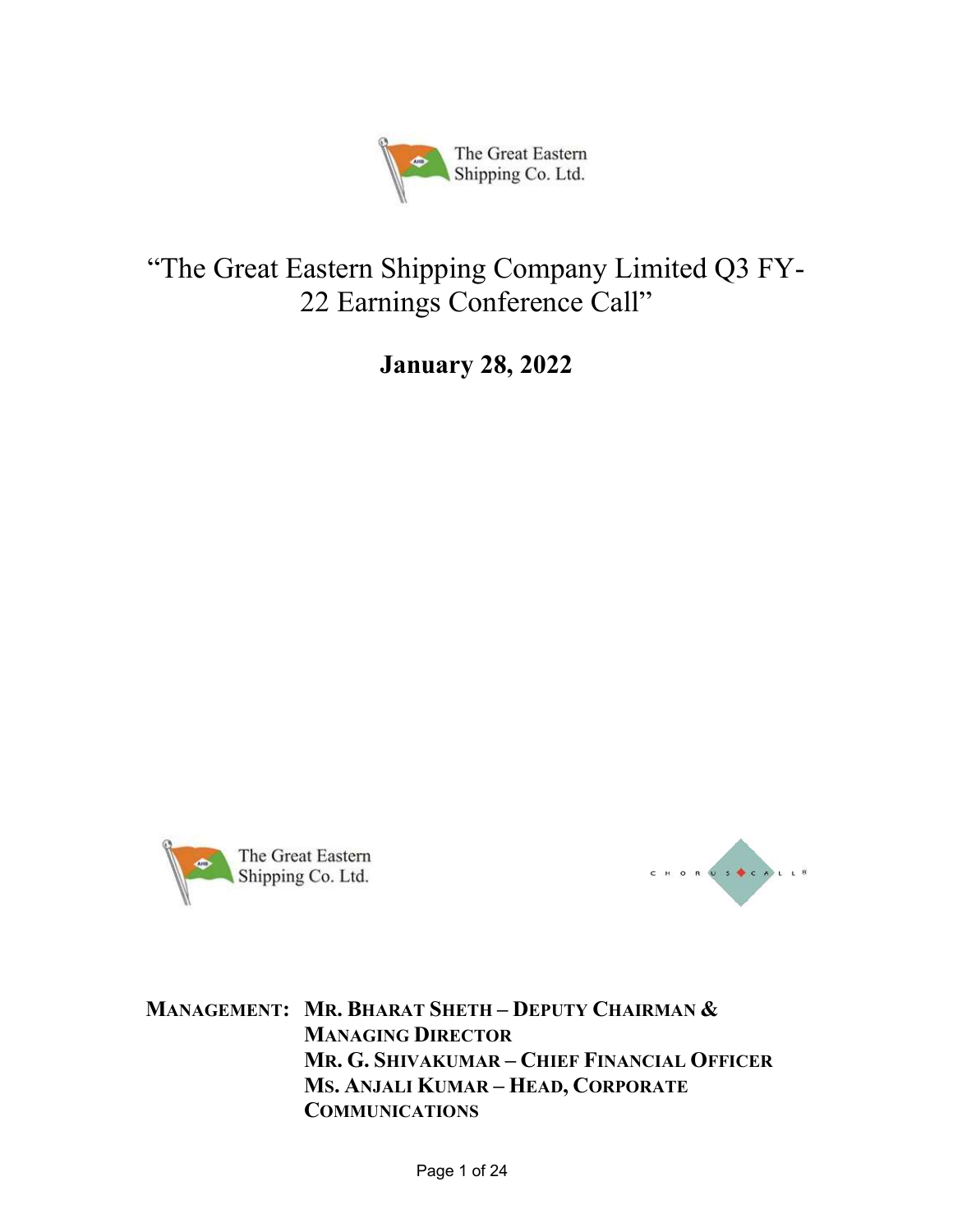

Moderator: Good evening ladies and gentlemen. Thank you for standing by. Welcome to GE Shipping Earnings Call on declaration of its Financial Results for the Quarter Ended 31st December 2021. At this moment all participants are in listen only mode. Later we will conduct a question-andanswer session. At that time, if you have a question, please press "\*" and "1". I now handover the proceedings to Mr. G. Shivakumar, Executive Director and CFO at The Great Eastern Shipping Company Limited to start the proceedings over to you.

G. Shivakumar: Good afternoon everyone. This is Shivakumar here, and welcome to the Results Concall for the Quarter and Nine Months Ended 31st December 2021. I trust you would have had a chance to go through our results, which were published a couple of hours ago. In any case, we'll go through some of the highlights, we will go through what the markets have been doing. And while forecasting is always a dangerous business, we will try to look at what could happen going forward.

> All customary disclaimers apply. We don't know what the future holds. But we may be discussing some prognosis on what could happen. So, first let's look at our results. We have in the nine months declared a net profit on a standalone basis of Rs. 625 crores and on a consolidated basis somewhat lower at Rs, 441 crores. Looking at the quarters, this quarter, that's Q3 was slightly better than Q3 of last year. Let's look at the normalized results and those who have been following us for some time know that we provide normalized results which take out these impacts of derivatives and exchange rates.

> So let's move forward, what are normalized results, the impact of the exchange rate which is very significant in our case, and on these derivative transactions are removed from the P&L. And then you have a clearer picture of what the business has been doing. So here are our normalized highlights. Our numbers are slightly higher than they were in the previous quarter. But a little lower than our reported results for the quarter. So we are reporting standalone profit of 250 odd crores while our normalized numbers are about 226 crores. Similarly for the consolidated numbers as well.

> The balance sheet continues to be in good shape, we have in fact accumulated more cash than we would have liked. We would have liked to invest in new capacity, but we have not had that opportunity for the last couple of quarters. So looking at broad ratios, the return on equity is in excess of 10% close to 15% in fact, on an annualized basis. Again, it's dangerous to annualize, but we've just annualized nine months to the full year.

> On an absolute basis, we are in excess of 10% just for the nine months. The net asset value per share has gone up slightly we were at about 570 standalone as of end September. We are now at 576. This of course has gone up significantly from March by about 18%- 19% showing that there's a lot of significant movement in the price of shipping assets, along with of course significant cash flow from the business, which has enabled us to build up cash as well.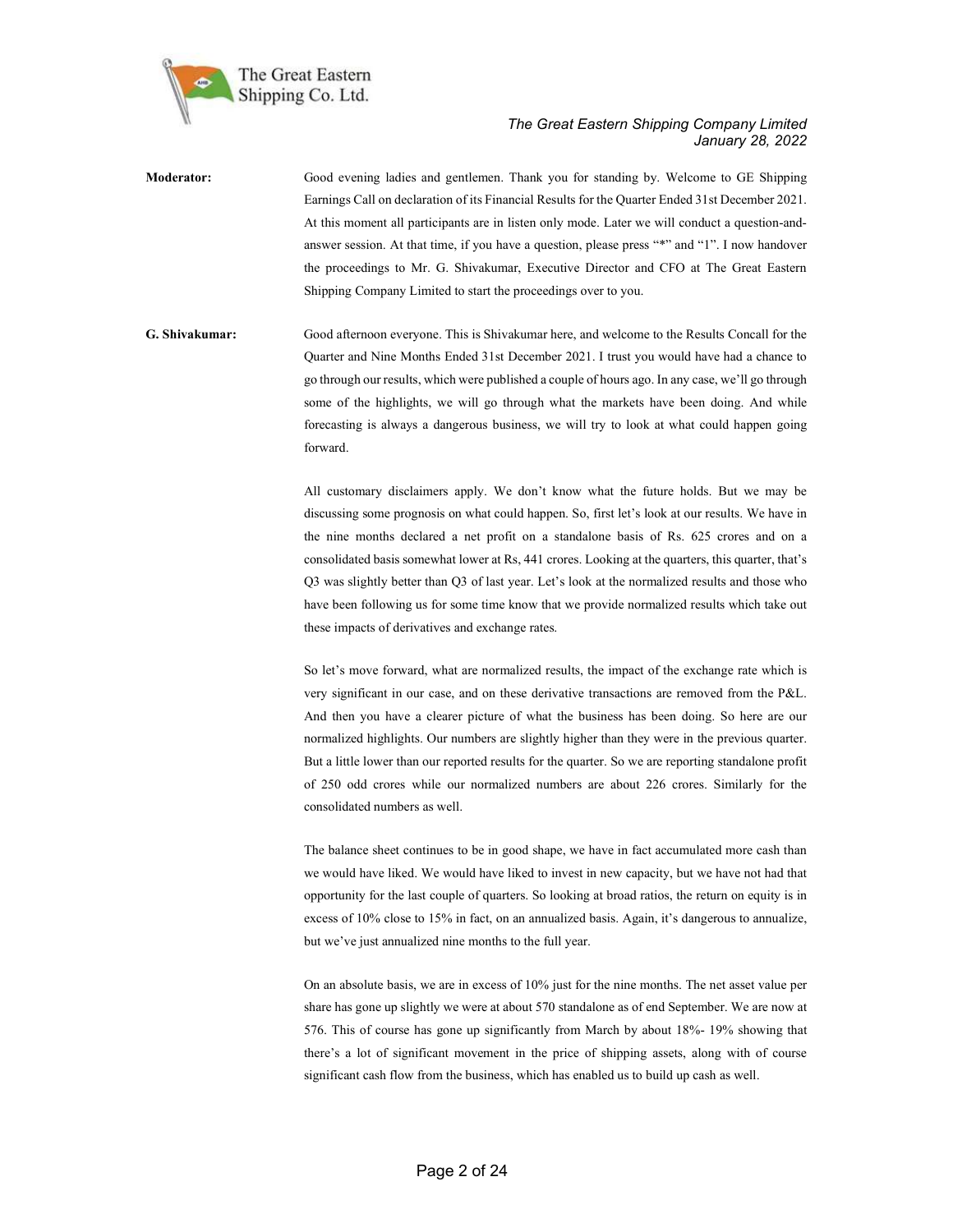

In the last quarter, we announced and paid an interim dividend of Rs.4.50 per share. We have also announced, and you'd have seen the very end of December we announced a buyback of up to Rs.225 crore at a market price of up to Rs.333 per share. And that buyback started from the 7th of January. We post of course regular updates as per the requirements and every day we give a release on how many shares we have bought. One of the reasons for the buyback, or the main reason for the buyback is that we have, as I mentioned earlier accumulated cash from operations as a result of our investments in ships at the right time doing well. However, we have not yet been able to get suitable opportunities to reinvest. And therefore, we thought that we should put some capital towards buying back our stock, which was trading at a significant discount to the net asset value and to the book value.

Looking at the TCYs, and we look at it on a longer term basis also, we have a couple of graphs coming up. So the TCYs have gone up sort of across the board, crude tankers have done slightly better than in Q3 than in Q2. Product tankers also have done slightly better, though still not at profitable levels. So on an individual ship basis, these are still below breakeven, but it's a little bit better than it was in the previous quarter. LPG carriers which are all on time charter continue to do well. And dry bulk also did a little bit better than they did in Q2 of this financial year.

We have now this coverage for the remaining FY22, we have a significant amount of coverage. But that's only basically we're talking of the last three months of the year. So it's not very significant. A large proportion of our fleet continues to be in the spot market. All our LPG ships are on time charters. But most of our tankers are on the spot market. So are most of our bulk carriers. Looking at what's been happening in the shipping markets, and this graph says it all, the blue line is of FY21. And you can see that spectacular start that we had to the year, which boosted the years average. And after that we've been at very low levels with little blips here and there, but still at pretty unprofitable levels. So the nine months and these are market averages. These are not our ship averages; these are market averages. So you can see that the Suezmax spot rate has dropped by about 70% from the previous year in this nine months. And the MR tanker, which is a representative of the product tankers, has dropped by about 50% vis-à-vis the previous year. So that's been a big fall and we'll come to that in a bit.

So what is the reasons for it. We have seen an increase in trade because oil demand is slowly recovering, and so our refinery runs. However, the product trade is still 3% below pre-COVID levels, the crude trade is about 10% below pre-COVID levels. Supply continues to grow, though not very fast. Last year supply grew by about 1.5%-2% however, an additional supply was released into the market because of the release of floating storage, which was about 1.5% for the crude tanker fleet and a little less than 1% for the product tanker fleet. And because of this freight rates remained at very low levels, typically Q3 of the financial year which is the start of the winter, is a strong quarter, Q3 and Q4 tend to be strong quarters for the tanker market. And this Q3, the last quarter was the second weakest Q3 since 1990. And interestingly, the weakest Q3 since 1990 was of the previous year, so October to December 2020 was the weakest Q3 we have seen for the last 30 years and this is the second.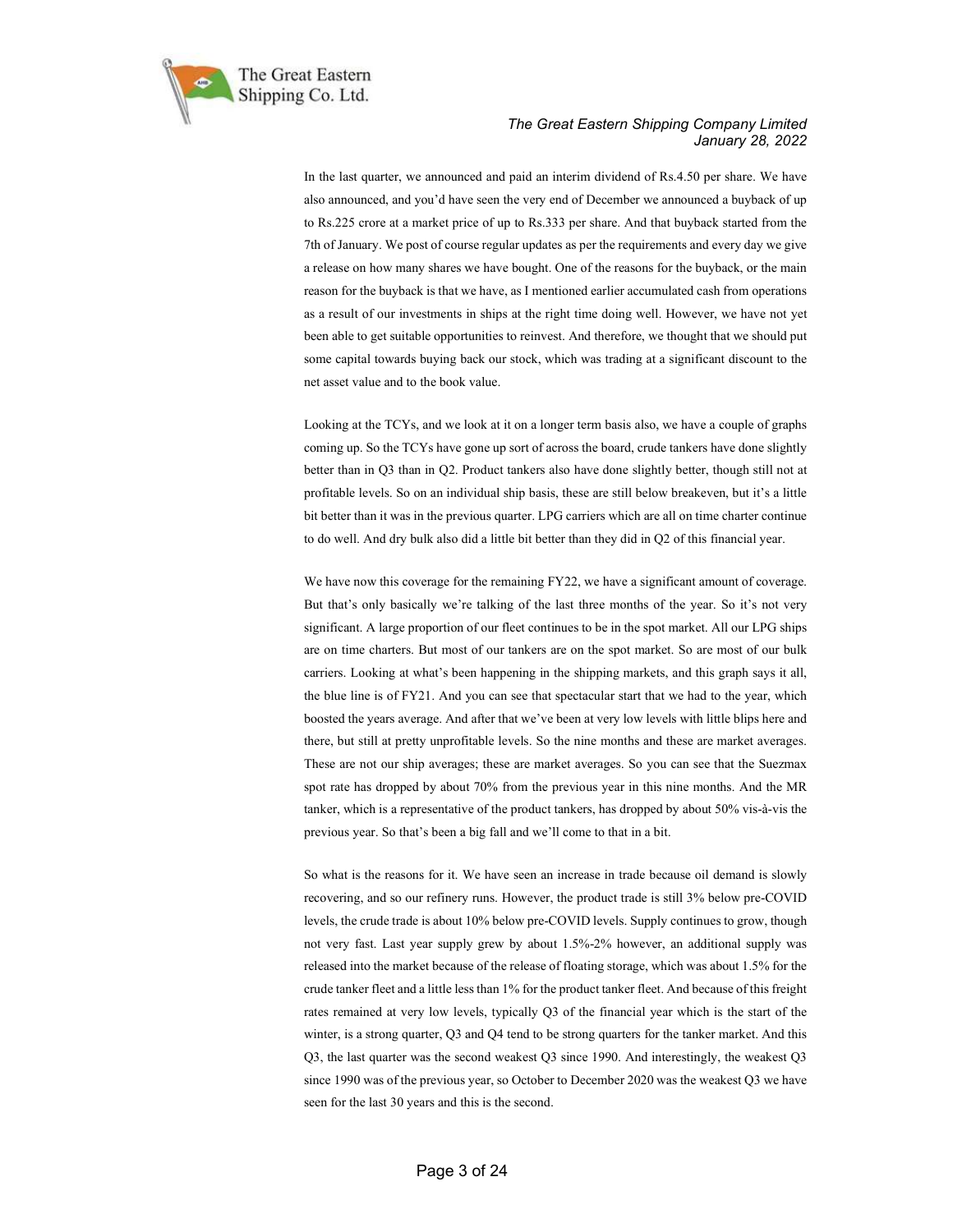

One silver lining is that both crude oil and product inventories have been drawn down by about 10% but are now below their five year lows. And this is based on OECD inventory data, which is the regular release that comes out. So at some point that drawdown from inventory has to stop and they have to start importing new oil and also at some point maybe start replenishing the inventories which is a time when the demand will pick up again for tankers. Looking at dry bulk and dry bulk is sort of the opposite picture to tanker. We had a pretty weak year last year. So Capesizes averaged \$15,500 a day while in the first nine months of this financial year Capesizes have averaged 150% more than that at \$38,000. So, it been effect in October, you see the number of what \$65,000 that was a high not seen since the super cycle ended in 2008. After that, they've come off to averaging about \$30,000 in the month of December. And first quarter of the calendar year, which is Jan - March is typically a week period for the dry bulk market. Now, the Capesizes are currently earning about \$6,000 a day in the spot market. That's a cape index I'm talking about.

What led to this, the dry bulk trade rose by almost 5% in 2021. And this was mainly led by growth in minor bulks, not the big ones like iron ore and coal. Iron ore, in fact has been flat yearon-year. And so it's a minor bulks, which have provided the bulk of the trade growth. So while the fleet grew by 3.5% so that's quite a lot of fleet growth, congestion played a big role, we had touched a 10 year high of about 5% in Q2, and we touched upon this in the concall last quarter. And that helped tighten the market. So that's one of the reasons why we've had a very strong dry bulk market over the last few months.

Looking at LPG, the market continues to be strong, rates have been lower than last year, but still at very profitable numbers. So for the nine months, though they have come down from 47,000 to about 33,000 in the spot market, they are still at very profitable levels. Again, I must reiterate, our ships are on time charter, there arefive gas carriers which are on time charter. However, whenever they come for repricing, there is an impact of the spot market rates on the rates that we are able to achieve on those vessels.

Again, it's driven mainly by long haul US LPG, towards congestion at the Panama Canal. So there's been a significant increase in the trade over the last five, six years and that continues. So the one message that we'd like you to take away from this is, despite tankers being at such low levels and having dropped off so much, for the last 18 months, the dry bulk ships have taken up the slack and almost compensated for that drop, which shows the benefits of having different types of ships in the fleet because you will get these cycles moving sometimes asynchronously. And that will help you to maintain a level of profitability, even in the face of different cycles. Looking at supply, we continue to have a low order book across the board, the dry bulk order book has been building up a little bit in the last quarter or two. So we were at around 6% now it's close to 7%. But apart from that product tankers are at the 25 year low in terms of order book and crude tankers also at a very low level of order book.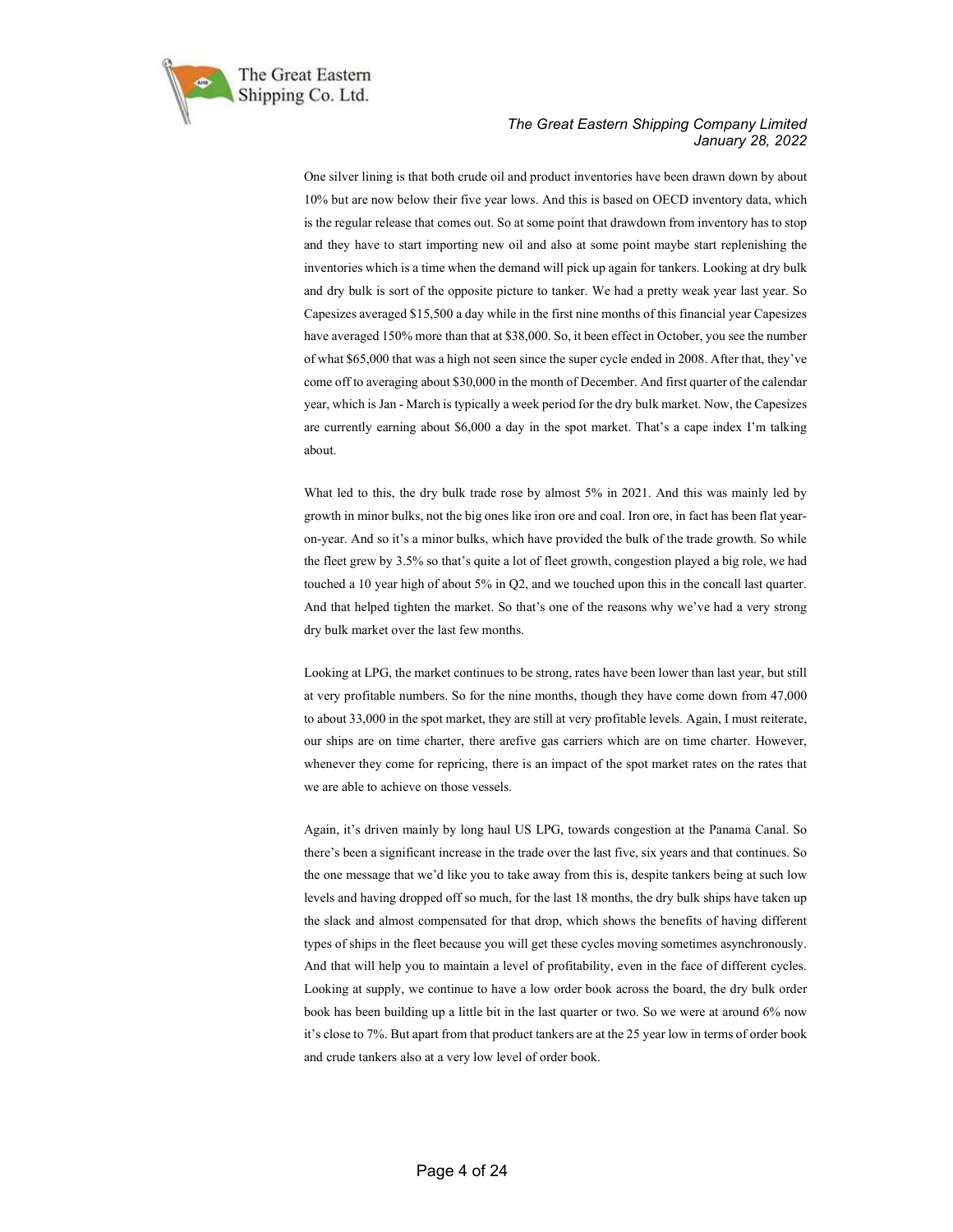

Looking at asset prices, the top two are crude and product tankers, crude on the left and product tankers on the right. And this is what has sort of baffled us and also frustrated us because we haven't been able to buy ships despite the weak market, you've seen how the freight rates have been, despite ships earning only a little bit above OPEX. Prices during calendar 2021, you can see the Suezmax have gone up  $+10\%$ . You can see that the product tankers have gone up by 10% to 15%. So, all of this has contributed to not being able to invest in new capacity. On the other hand, you have the dry bulk market where because of rates being high, prices have gone up by more than 50% in the last year or so. And we are value buyers and we have not been able to buy tankers because the earnings are too low to justify the prices being at the levels they are and in dry bulk the prices have just gone up too much to be able to buy them with a reasonable margin of safety. So we continue to look for opportunities to buy but only at the right prices.

Scrapping has been picking up, so another little bit of good news but very little good news. It's moved up, so crude tankers you've had 2.5% scrapping, which is the highest in three years. But product tankers, you had 2%, scrapping, which is the highest since 2012. So it's a nine year high. It's a good sign, again scrap prices continue to be around \$600. And hopefully more tankers will get scrapped, which will remove some of these supply overhang.

Coming to the offshore business. Again, this is a slide that we've shown many times before, there are a lot of old rigs which are there, which at some point hopefully will be removed. But let's move forward. Utilization, while it's moved up since Jan 21, so in the last year or so, last quarter, didn't really see much movement. There has been some excitement around deep water rigs after the price of crude is 80 and, been moving up. But haven't seen much improvement in the Jackup utilization. In the last 10 months, though it has improved significantly between Jan last year and Jan this year. So the recovery seems to be underway, but not yet fully reflected in the pricing.

In terms of the vessels, we have seen better prices for larger vessels, like say the large PSVs, we have seen significantly better pricing, more contract enquiry flow. And so we can see the recovery taking place. And again, I'm talking about markets outside India, India tends to be a time charter market, longer term time charters, but we're talking about markets outside India. Southeast Asia, Africa, etc., where we are seeing improvements in pricing and in some cases significant improvements in pricing from a year ago levels. So let's hope that that translates to the markets in India as well. Of course we have a lot of cover, we have more than 50% of our capacity even for FY24 in terms for the vessels covered. So we don't have too many pricing points coming up.

On that note. Let's look at what we have here. These are the re-pricing to be done, you will notice that the rig pricings are the gray bars. The first rig re-pricing has to happen only in H1, FY24. We don't have any rig to be priced before then, we have the Greatdrill Chitra which comes off charter in the next few months. We have already got her next three year contract in India itself. So we don't have to worry about her employment, the next rig which will come off in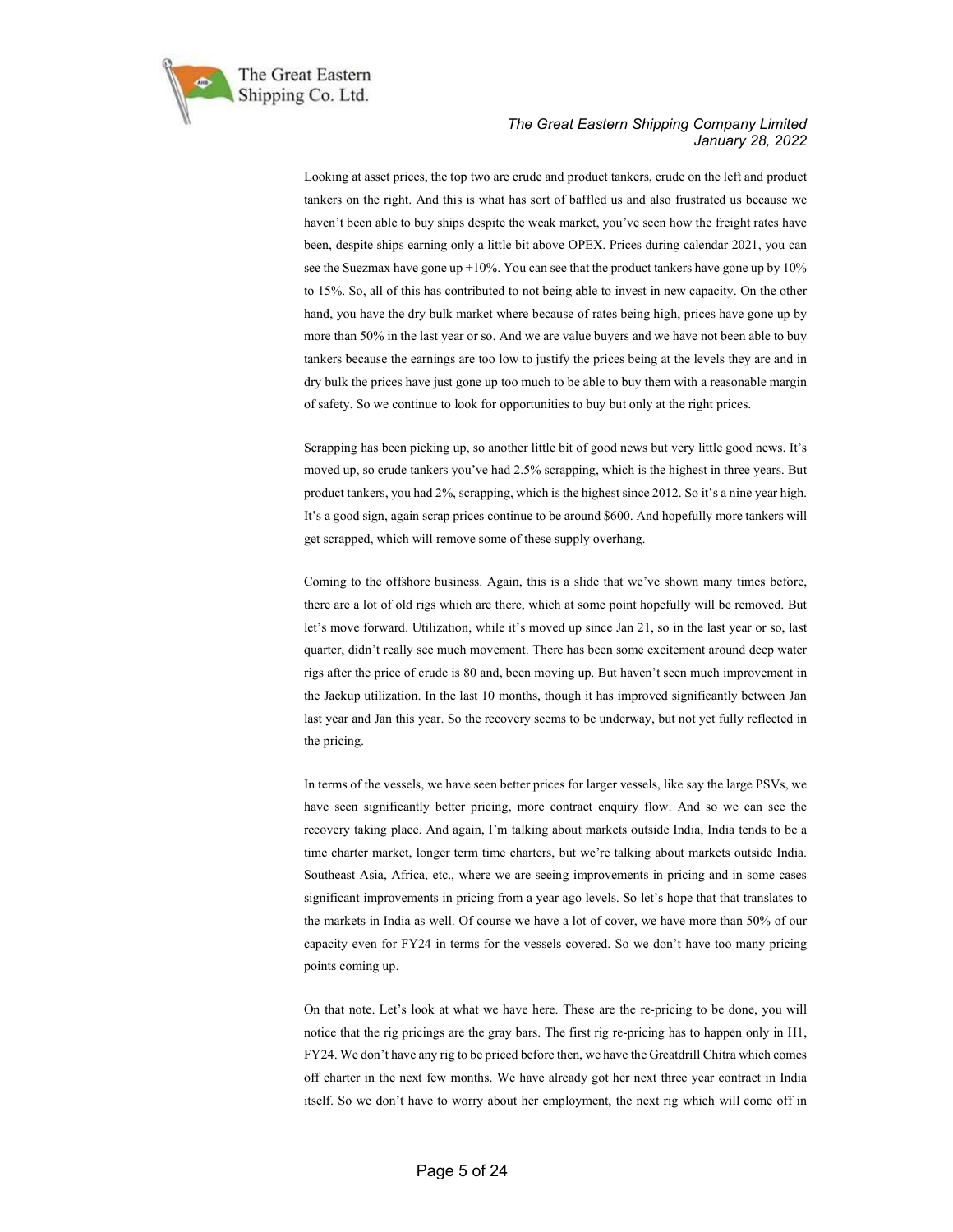

middle of calendar 23, which is about 16-17 months from now, where we have to find employment. And among the vessels, we have basically within the next year, we have these six assets to be re-priced out of the 19 assets.

Looking just a couple of the financial ratios sorry, I should have mentioned in the context of offshore we have and you may have seen that note in our results as well. The Greatship Rohini which suffered that unfortunate fire accident in February last year, we had taken significant write downs on the vessel. Over the last year or so, we took another write down of 12.5 crores in December. The intention is to sell the vessel and so we wrote the vessel down to the realizable value. The insurance claim is under process but we will account for that only after the claim is confirmed by the insurance company. In the meantime, we have taken all the write downs that we had to take.

Financials again, this is another chart that we show every quarter. We had levered up starting in end of FY16 so that's in April 2016 when we were down to about \$100 million in net debt, and we bought a lot of assets. And again, the cycle has played out, our investments have played out and so we're back \$100 million dollars of net debt or 0.11 of net debt to equity. So we are prepared to do capex, we are in a good position as far as our balance sheet is concerned. We would like to do CAPEX for renewing our fleet. However, we will do it only at the right price.

Finally, what is our price to NAV, we are at little above 0.5 price to NAV. And, that's been trading like that for some time. One of the reasons why we launched the buyback. That brings me to the end of this presentation. We are happy to take questions. Mr. Bharat Sheth, Deputy Chairman and Managing Director is also here, and we'll be happy to take your questions.

- Moderator: Thank you very much, sir. Ladies and gentlemen, we will now begin the question-and-answer session. We take the first question from the line of Anuj Sharma from M3 Investments. Please go ahead.
- Anuj Sharma: My first question is, we spoke about a rig re-pricing for next three years. Can you just give a sense as to what was the re-pricing difference between the last and the new?
- G. Shivakumar: So you know the system in India is L1. Unfortunately, in that particular tender, the L1 bidder was significantly lower than us. And we had to match that price. So that pricing actually went in about 12%-13% lower than the previously done price. Which was our own contract, so we had got a contract at x and this happened at 0.87x.
- Anuj Sharma: All right. My second question is, there is a lot of clutter about new fuel and norms for supply for ships. So can there be a situation like the double hull versus the single hull in 2000, and traditional ships becoming much cheaper, because everyone wants to buy the new category of ships. Just some thoughts into that?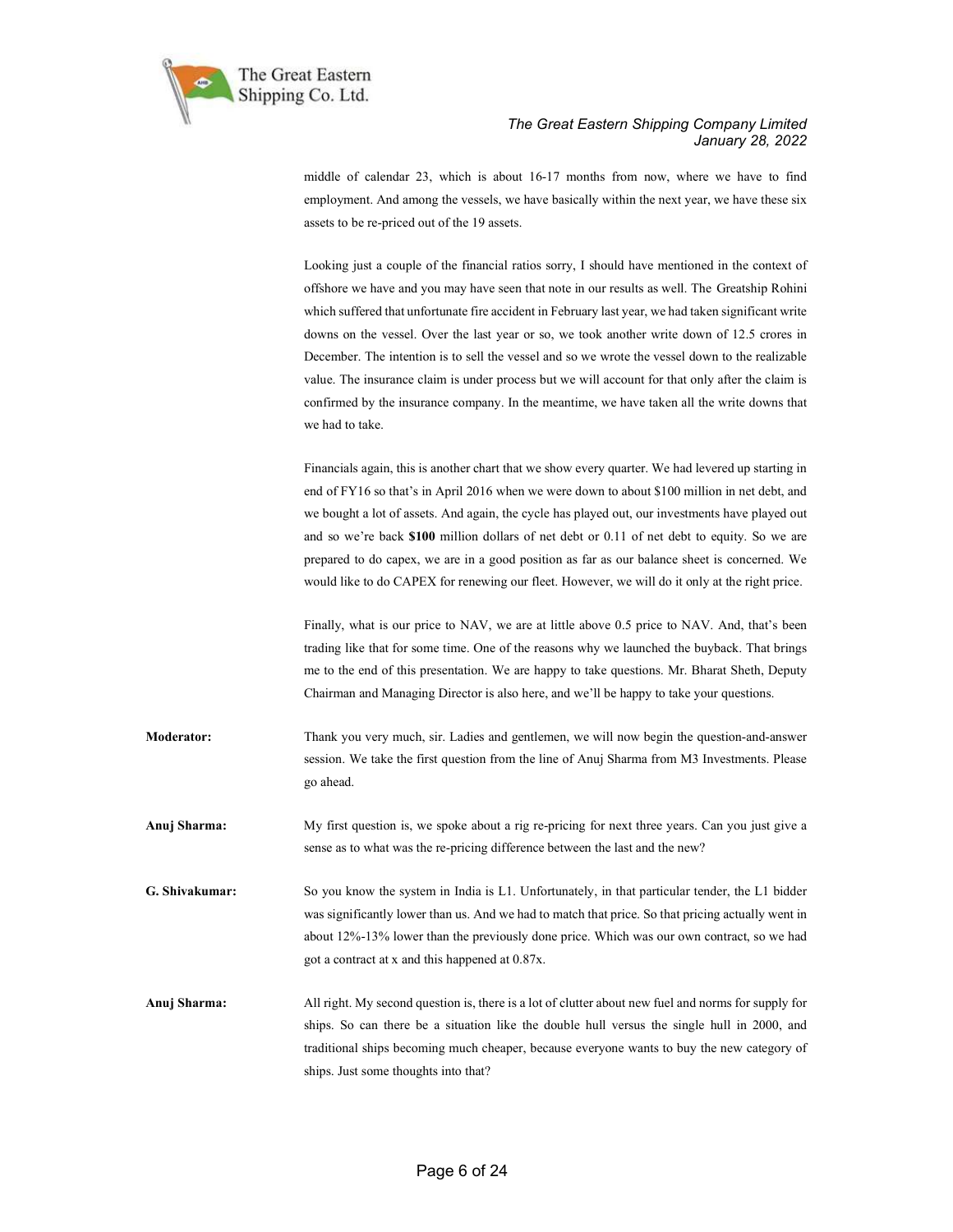

| <b>Bharat Sheth:</b>  | So, at the moment there is a lot of confusion on what would be the fuel in use. And we saw what<br>happened on double and single hull, that everybody rushed out to build double hull ships. And<br>then those prices came off considerably and the single hulls actually provided a much better<br>return on capital than the double hulls, so long as they could last. So similarly, because there is<br>so much confusion. Nobody knows whether it's going to be hydrogen, ammonia, LNG, biofuel,<br>et cetera. We clearly have taken a position that we don't want to be first of the block. We don't<br>know what's going to happen. There's a lot of confusion in the marketplace and we therefore<br>think that these ships will continue to either hold value as the CFO has just shown. Or if the<br>market goes up, they will actually gain in value. So it's not as if there are no buyers for these<br>ships. Even today, as the CFO has just mentioned, there are plenty of, there are no sellers of<br>these conventional, what we call conventional units. There are very few sellers of conventional<br>units, and there are more buyers than sellers for conventional units and therefore you see the<br>prices have gone up. |
|-----------------------|------------------------------------------------------------------------------------------------------------------------------------------------------------------------------------------------------------------------------------------------------------------------------------------------------------------------------------------------------------------------------------------------------------------------------------------------------------------------------------------------------------------------------------------------------------------------------------------------------------------------------------------------------------------------------------------------------------------------------------------------------------------------------------------------------------------------------------------------------------------------------------------------------------------------------------------------------------------------------------------------------------------------------------------------------------------------------------------------------------------------------------------------------------------------------------------------------------------------------------------------|
| <b>Moderator:</b>     | Thank you. The next question is from the line of Archan Pathak from Centra Advisors. Please<br>go ahead.                                                                                                                                                                                                                                                                                                                                                                                                                                                                                                                                                                                                                                                                                                                                                                                                                                                                                                                                                                                                                                                                                                                                       |
| <b>Archan Pathak:</b> | My first question would be regarding this shipping yards. So as you saw, the order book for the<br>dry bulk has increased from 5.5% to 7% now since the first quarter. So can you tell us how much<br>percentage of the shipyards are filled up with the container ships and when will they start freeing<br>up, making space for the other segments. Also, if any new dry bulk ship is being ordered today,<br>till when will it get delivered. So that would be my first question.                                                                                                                                                                                                                                                                                                                                                                                                                                                                                                                                                                                                                                                                                                                                                           |
| <b>Bharat Sheth:</b>  | So, if I can answer the first question. The yards are pretty full for CAL22 and CAL23. There is<br>space open for CAL24. The bulk of this ordering has been containers and LNG. As we have<br>shared in the past, the container space is significantly taking all the bulk of the new building<br>orders. If today you wanted to place an order again, it depends on whether that order is placed<br>in Japan, Korea or China. But, I would say if today one were to contract, one would possibly get<br>slots for the first half of CAL24 on dry bulk.                                                                                                                                                                                                                                                                                                                                                                                                                                                                                                                                                                                                                                                                                        |
| <b>Archan Pathak:</b> | Okay. My second question would be regarding the asset prices, like since the first quarter we<br>have been seeing how the crude tanker have remained quite lower in terms of the freight rates,<br>but the asset prices have remained the high range owing to the, thinking that the markets are<br>going to be better in the next quarter. So how do you see it going further away and how do you<br>see planning your CAPEX, like are we going to wait for the 2016 levels, or our new bottom<br>buying rate has increased?                                                                                                                                                                                                                                                                                                                                                                                                                                                                                                                                                                                                                                                                                                                  |
| <b>Bharat Sheth:</b>  | So number one, if you look at where secondhand prices are. So let's break up the secondhand<br>ships into vessels which are zero to 10. And then by 11, to 20. Right. The vessels, which are zero<br>to 10, are very closely linked to new building prices. And if you see today, the ratio of 10 year<br>old ships to new building prices, it is at the lower end of the last 10 years. So what are the chances<br>of 10 year old ships coming down. If new building prices stay strong, which I guess they will                                                                                                                                                                                                                                                                                                                                                                                                                                                                                                                                                                                                                                                                                                                              |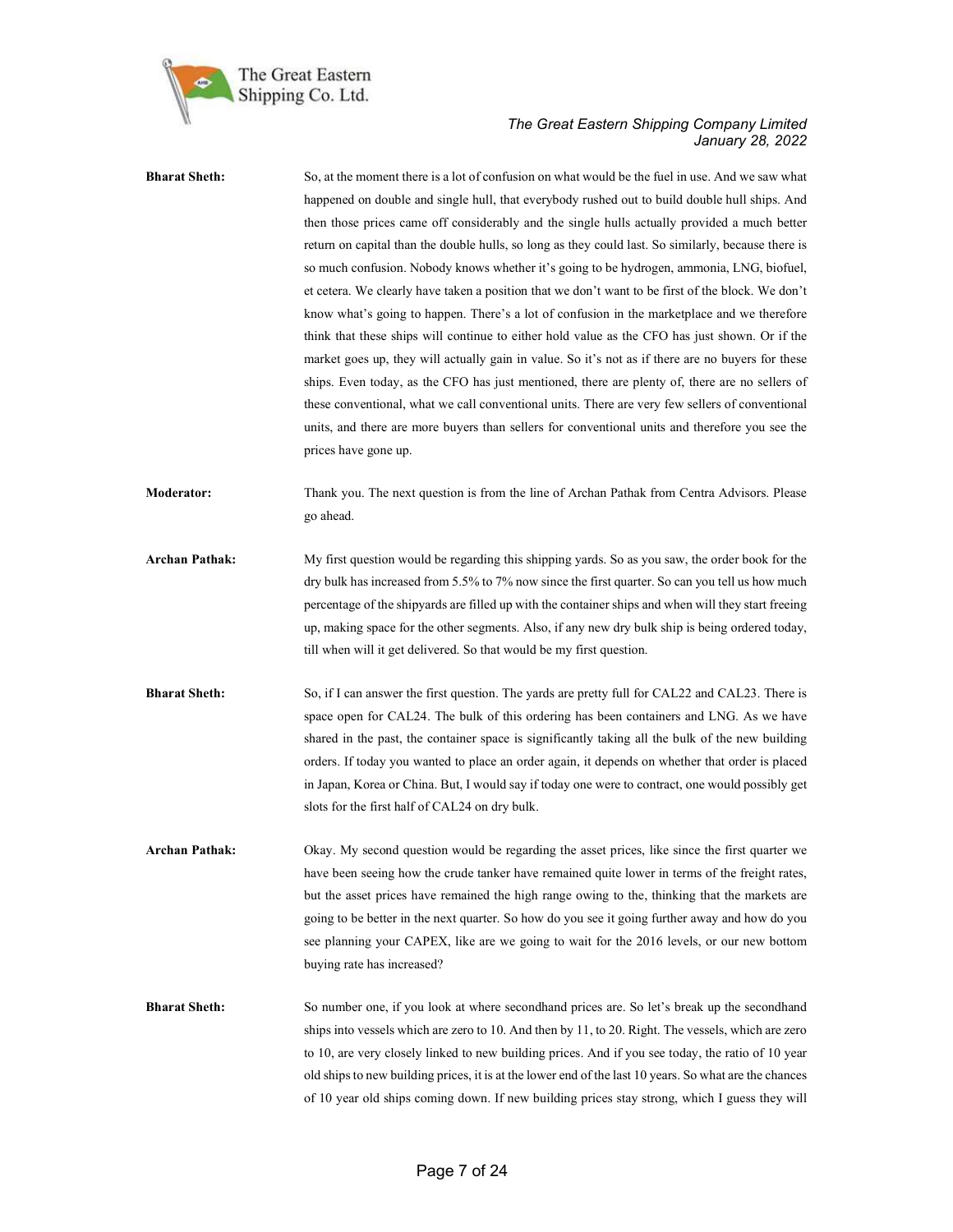

because of where steel plates are, then the chances of the values coming down are quite limited. Now, if you go to the other category, If you break it up 11 to 20, and further break that up into 11 to 15 and 15 to 20, 11 to 15 there is some chance of values coming down if these earnings go nowhere. And let's say the tanker market remains weak for the rest of CAL22. Some people will begin to throw in the towel. For those ships which are 15 to 20, those are underlined by scrap and so long as the steel prices are where they are, we don't see too much of a chance of scrap prices coming off. And as the CFO mentioned in his commentary scrap is again at a multiyear high at \$600 per lightweight. So what is Great Eastern's CAPEX program in light of all this, it's going to be a challenge. I don't think we have the luxury of waiting for 2016 prices, 2016 and 2017 we got very, very lucky with what we bought. I personally don't think those prices are going to come back in a hurry. So, I guess we will have no choice but to raise our what we call value price. But we won't go crazy about it. So we are not going to compromise too much. We'll have to make some compromise on value vse growth, but we'll draw a line in the sand somewhere.

Moderator: Thank you. The next question is from the line of Vaibhav Badjatya from Honesty and Integrity Investments. Please go ahead.

Vaibhav Badjatya: Sir, just a small one question. On this Russia and Ukraine crisis that is going on, just wanted to understand if something were to happen, how the tanker or shipping market both on the crude and product tankers might get impacted due to changes in shipping routes. If you can throw some light on that, that would be really interesting.

Bharat Sheth: Yes, sure. So Russia, is now possibly the world's largest exporter of crude oil. But some of the crude is getting piped. And, now it all depends on not just the war, it depends on the sanctions. So let's say, God forbid there is Russia-Ukraine sort of conflict, depends on what sanctions are brought in. If it is trade sanctions, like for example let's say you can't trade Iran. If they say, no one can buy Russian oil, no one can buy Russian grain, then of course, there will be lots of disruptions to trade routes, as you know Russia and Ukraine between them account for meaningful part of the global grain trade. And let's say that countries just can't buy from them. Obviously, in the short term, there'll be a lot of disruption, because eventually the countries that are importing grain have to get it from somewhere. But what will happen immediately is you will see a huge shoot up in prices of grain, as well as oil. We are already aware that the world is headed for meaningful inflation and therefore, if there was this sanction on trade, the first thing that will happen, oil would pop up significantly, food grain prices would pop up significantly. And it's very difficult for those prices to sustain. Because obviously it's not going to be a yearlong conflict, if there is a conflict it will get resolved in a few weeks, or will people assess whether these are temporary pickups, and therefore, we will wait for the commodity price to come down again.

> So, if you ask me, it's a very hazy picture, my own view and this is of course a personal view that, it is going to be near impossible to bring in trade sanctions. Because already oil prices are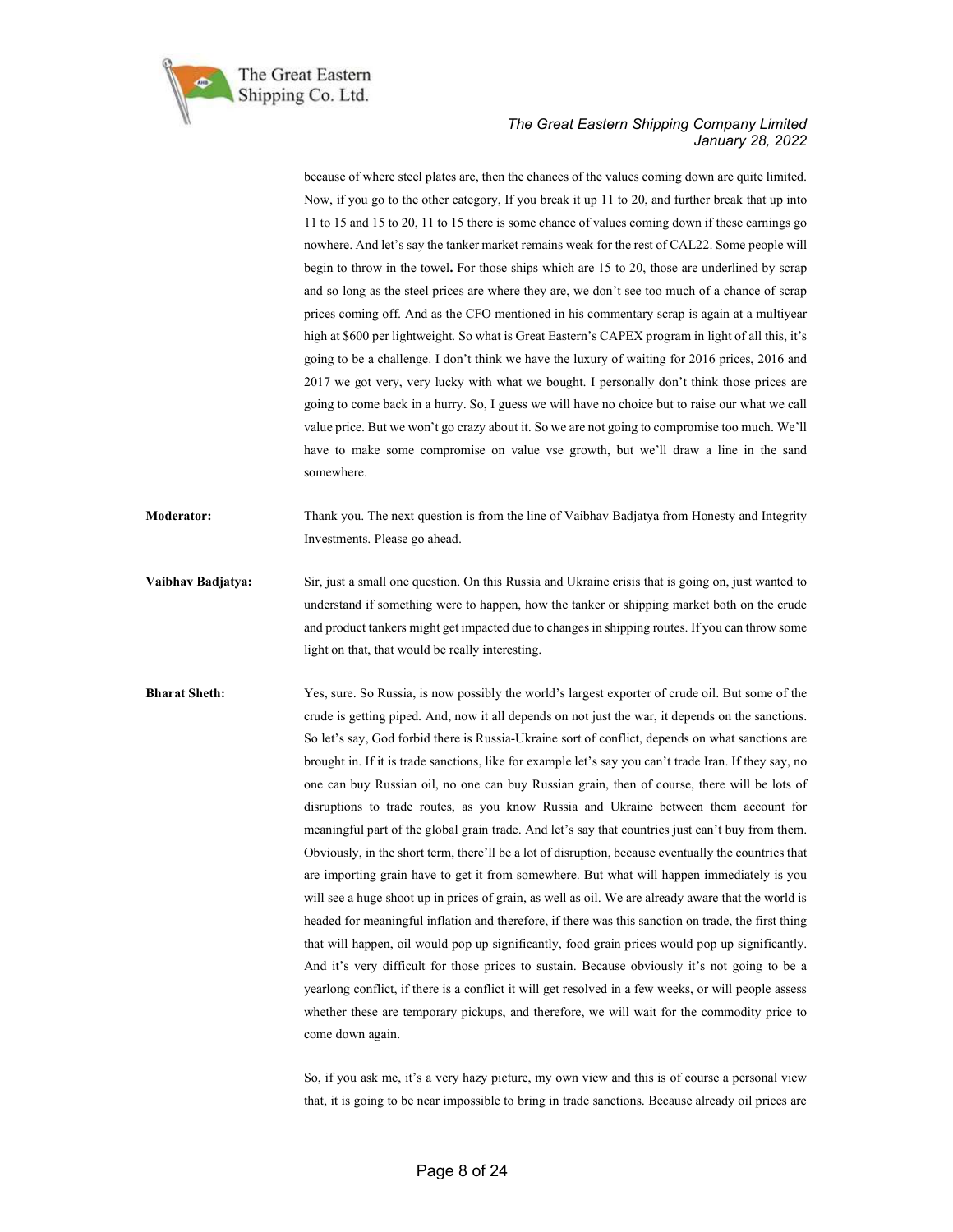

at 90 bucks. Unless, of course OPEC is pushed and as, I don't know whether, China is meaningfully supporting Russia. And China may continue sanctioned or not China may continue to import. The point is whether companies like us or other companies, will be permitted to carry Russian oil. Like today, we can't carry Iranian oil because it's sanctioned, or Venezuelan oil. So, the jury is out, there is a big joker in the pack. We've got to wait and watch. But my personal view is that, it is unlikely in already an accelerated inflationary environment for trade sanctions.

Vaibhav Badjatya: But if Russian exports were to decline, so wherever Russian's exporting it is mostly to Europe.

Bharat Sheth: So, Europe and China, Russia exports a lot of crude oil to China that may continue because China will not bother about sanctions. And the trade into Europe will get substituted by other trades. Now, whether that trade comes from the U.S. can supply crude oil. West Africa can supply crude oil. So that will be positive, because obviously you will have a little more tonne mile. Russia to Europe is much less of a distance than if you take let's say U.S. to Europe or South America to Europe or West Africa to Europe or AG to Europe. But the question is, do people have surplus oil to supply in the first place. Because a lot of this oil, don't forget is contracted to customers over 12 months. So, if you're contracted to customers, even if the demand is there you may not have the oil, unless of course OPEC plus says look, we've got to stabilize oil price, there's political pressure on them and let's say that they all decide we now need to pump x number of million barrels more in order to help stabilize oil prices. And if they decide to do that, that's positive for the tanker market. But not so positive for the dry bulk market. Because you can never substitute the quantum of grain that is exported from Russia and the Ukraine. That's just impossible to substitute.

Moderator: Thank you. The next question is from the line of Vikram Suryavanshi from PhillipCapital. Please go ahead.

- Vikram Suryavanshi: Sir, what I have understood the spread between HSFO and low sulfur oil has increased substantially. So if you can comment, how is the current spread and will that change your thought process for going for more number of scrubbers for our fleet and any CAPEX on that, that was my first question.
- **Bharat Sheth:** Yes, so I'll answer your first question. The current spread is, again it varies marginally between Singapore, Fujairah, and Rotterdam which are the three big fueling center, but the range is between \$150 and \$180. Now, we saw that when oil prices were down to 30, 40 bucks, the spread had narrowed down to \$40. So now with the spread, having widened the decision that we took off putting scrubbers on six of our ships is looking a little more beneficial than it was looking last year. As to your part B of the question, would we put in or invest in additional scrubbers on our ships. The answer is no, because at the current spreads of 160-170, it's not a great investment. We've already got the scrubbers of the past and so, we have to live with that, but would we put in incremental CAPEX, clearly not.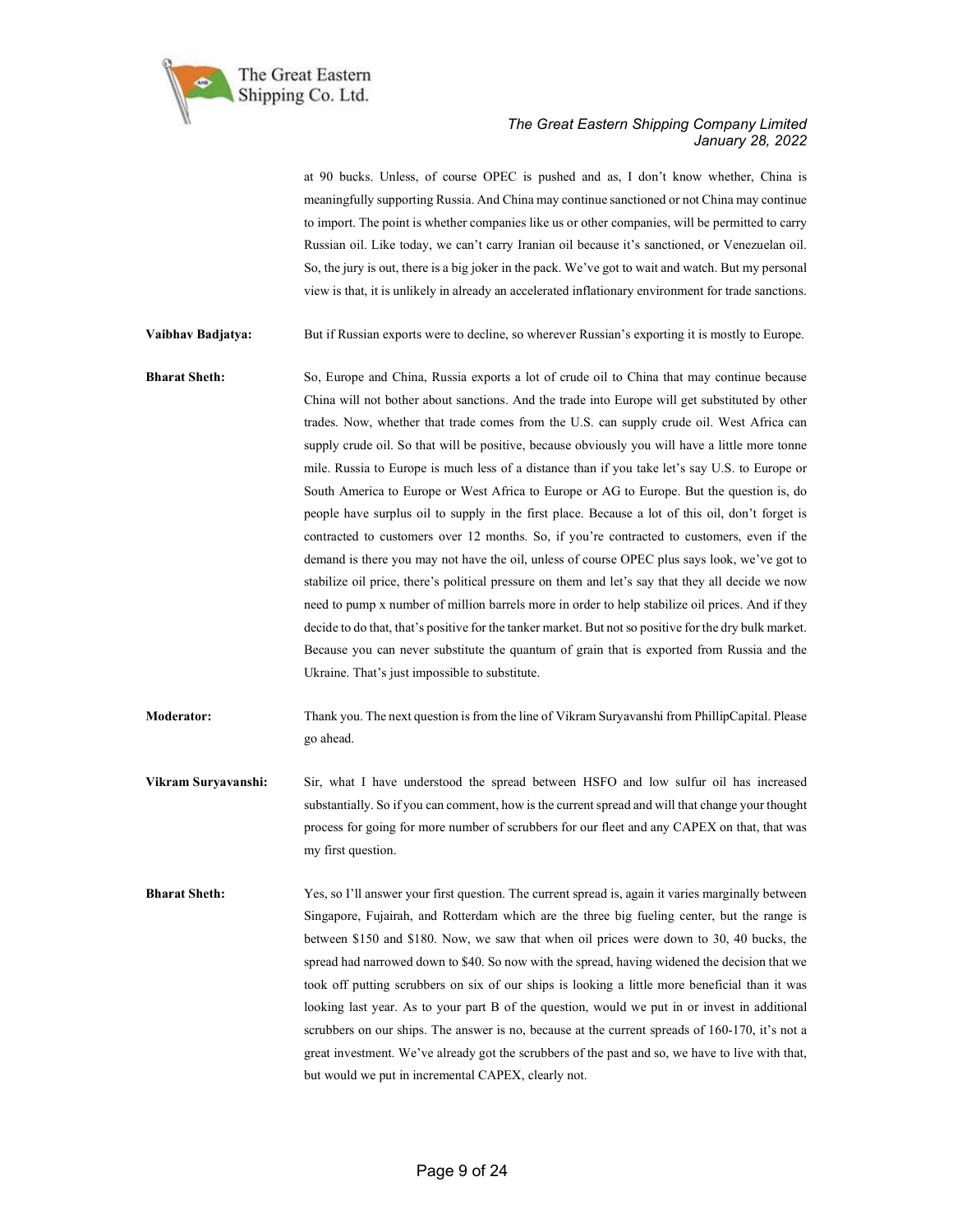

- Vikram Suryavanshi: Okay. And in presentations, there was a comment that whatever TCY rates what we are having for tanker are significantly below breakeven, though there is improvement. So approximately what type of a level, at the TCY should be there for tanker for a breakeven? Bharat Sheth: See, actually, it all depends how you define breakeven and different companies will define breakeven in different ways. So the way we just look at it is, on cash breakeven so we look at sort of what is required for each ships contribution on debt repayments. So, I would say on the
- Vikram Suryavanshi: Understood, for us it may be lower because of our assets what we typically buy is, for new it should be substantially higher?

the product tankers, it would be around \$12,000 to \$13,000 a day.

crude oil tankers, roughly it will be in the region of \$15,000 to \$16,000 a day roughly. And on

- Bharat Sheth: Much higher, much, much, much higher. The reason it is much lower for us is because, the fact that our capital that we invested in was at much lower price points. See, that's the whole point that what we have set out to do is build a very, very competitive fleet that would bring in levels of profit even at very low points of the cycle.
- Vikram Suryavanshi: Yes, because with your experience have you seen that in long term this kind of rates, at least get adjusted to the long term cost structure or it's purely dependent on the short term demand supply sentiment?

Bharat Sheth: Sorry, can you repeat your question. I missed the first sentence.

- Vikram Suryavanshi: Yes, because I was just talking about general freight rate in the system are they covered by long term cost structure of this breakeven for the new assets or it typically tend to be impacted by the short term sentiment?
- Bharat Sheth: No, it is just purely impacted by short term events and is really not a function of these current breakeven. But of course, what will happen, if there is sustainable disparity between let's say new building breakeven's and where the spot markets are or whether one year, two year, three rates are people will not build ships. And we have seen in the month of January, which is now coming to an end, zero new building contracts have taken place across the tankers spectrum.
- Vikram Suryavanshi: Understood. And one more question regarding offshore with this oil now at a significantly good level for offshore market what we take as a reference for so, are we seeing that investment in ENP improving in the offshore or is it changing outlook for offshore market?
- Bharat Sheth: So, as the CFO mentioned, there is a marginal uptick in the utilization of rigs, but those are much more the deep water rigs. And we are now at utilization in the high 60s, we have seen that the price point goes in the suppliers favor, the rig owner favor when utilization crosses 80%. So, we still have a way to go, on some of our boats, though which are again required for some more complicated or complex operations. We have seen decent improvement in the rates, we have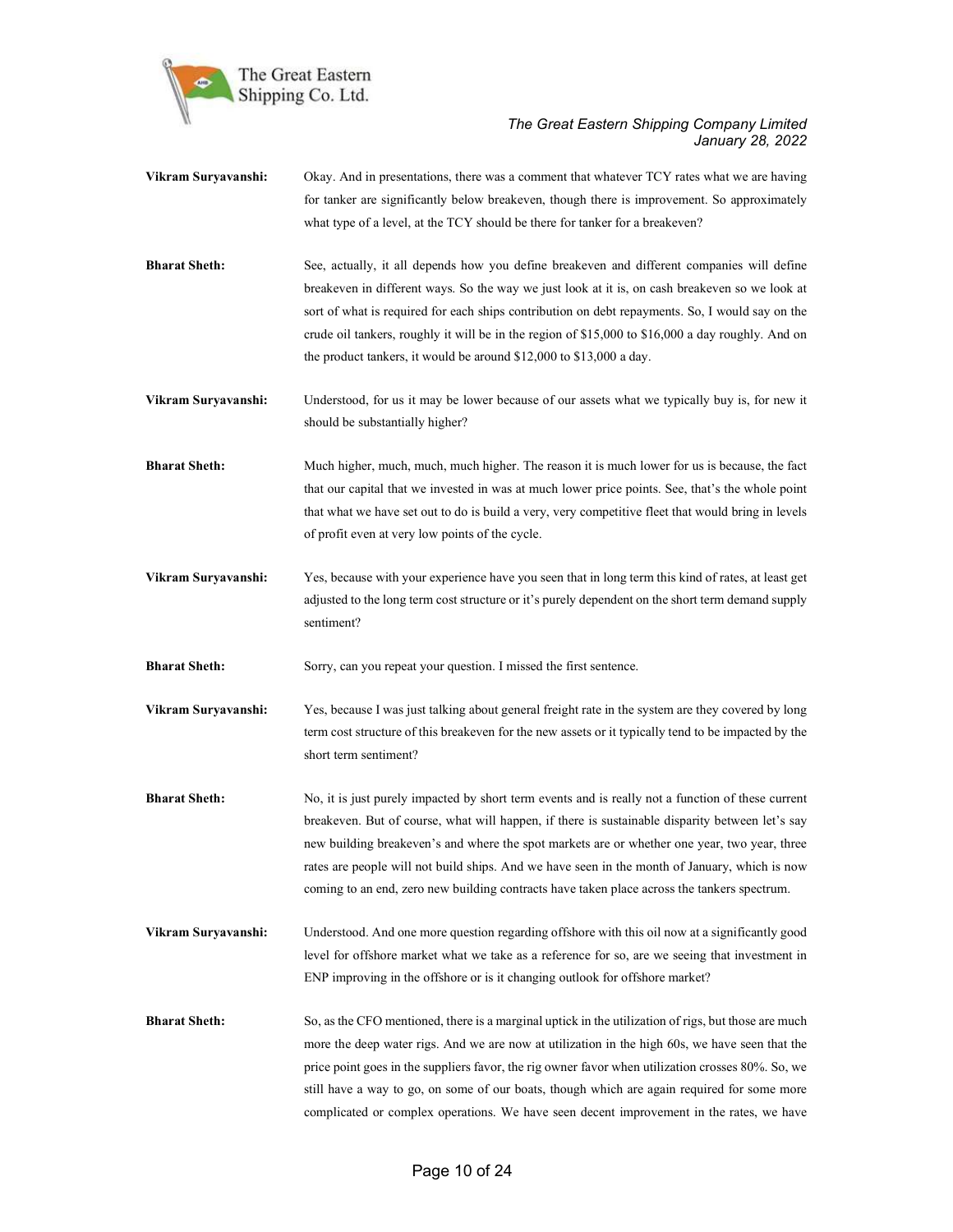

clearly seeing a demand for those assets. And across whether it be West Africa, South Asia, North Asia, et cetera. There is clearly more demand for those kinds of assets for the very conventional boarts, which just do up and down supplies. We haven't yet seen as you know, that was a very meaningfully overbuilt sector when the markets were strong. So we haven't quite seen an improvement there. But if oil prices sustain, again it all depends on sustaining and there is a lot of talk that the worst of the oil price is behind us. And that oil averaged in the very low 70s for CAL21. There is a sporting chance it will average somewhere between the 70 to 80-85 mark is what the majority of so called pandit's are saying over CAL22. And at these prices, eventually there has to be an enhanced ENP program by the oil company. And this is in spite of all this ESG noise that one is hearing.

- Vikram Suryavanshi: Okay. And the last question from my side, we have got order book percentage but with your understanding in terms of scrapping and all that what could be the net addition in a fleet for tanker and dry bulk for CY22 and CY23 approximately?
- **Bharat Sheth:** It will be somewhere in the 3% mark.
- Vikram Suryavanshi: For both the segments?

Bharat Sheth: For each of the two years, yes. Could be three, three and a half, but somewhere in that region. I must say that the supply side is really not a challenge, at least for the next two years. What we really need eventually for demand to pick up as we've just shared in one of the slides, that demand on crude is still 10% below pre COVID levels. That's a lot. So we need that bit to change.

Vikram Suryavanshi: How important is this aviation fuel for this crude demand?

Bharat Sheth: Very important, ATF is, in fact if you see one of the most disappointing sort of petroleum demand areas, has been ATF. The demand is coming back to gasoline, demand is coming back to gas oil. But ATF which is equally critical commodity, that demand is well below pre-COVID levels.

Moderator: Thank you. The next question is from the line of Amit Khetan from Laburnum Capital. Please go ahead.

- Amit Khetan: So my first question is, if you look at the tanker markets obviously, there's a big disconnect what's happening between the asset markets and the freight markets. And this will have to get resolved one way or the other. Based on your own historical experience and perspective, could you throw some light on, if asset markets are leading indicators of freight trades, or is it the other way around. And if it's the former shouldn't we be buying more?
- Bharat Sheth: So, asset prices at times have lagged the freight market and at times led the freight market. So there is no consistent pattern that asset values will necessarily lead what's likely to happen in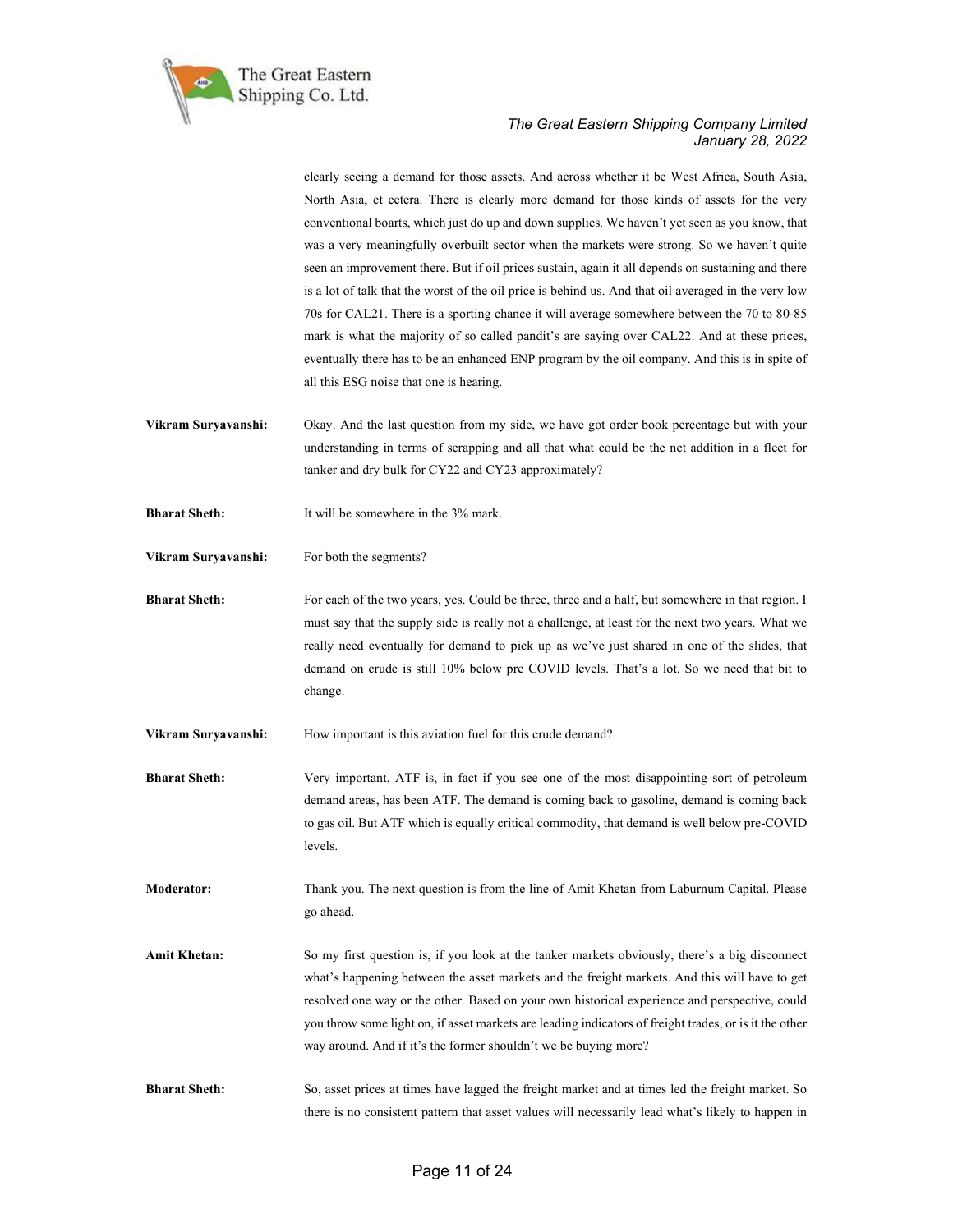

the freight market. We've now seen almost 18 months of crude oil tankers earning only OPEX, only OPEX, with virtually no EBITDA contribution. And yet, you've got values where they are, as I was explaining to one of the earlier questioners this time round it's clearly a function of where new building prices rest, and it is our concern. And it remains our concern that if tanker earnings do go up, which at some point they will, what's going to happen to prices. Have they led, have they already led the market and therefore, you might see earnings go up, but asset value stabilize or is it that they will at some point, somebody will throw in the towel and come off. It's really difficult to answer, but what we think and what history tells us that at current price points, you don't create a meaningful return on capital. Then you're just better off buying paper. Because think about it, today let's say my steel is valued at \$100. And I'm able to buy my paper at \$50. So my better use of capital is buying paper.

Amit Khetan: Got it. And do you see, if you leave out the part of sanctions which are anyways difficult to predict do you foresee any kind of trade route changes over the next two, three years in terms of where oil and oil products are produced and consumed, which could lead to either an increase or decrease in tonne miles?

Bharat Sheth: Yes, so if you just keep all sanctions out, and you just look at, just the pure macro picture clearly, there will be change in patterns for example, there is a big refinery coming in West Africa. And that means that West Africa from exporting crude oil, they will export crude because the refinery that's coming up can't absorb all the crude, but the crude export will reduce and the import, the product import will also reduce. And maybe West Africa will start exporting products. And we are seeing big refinery coming up in Saudi Arabia, which again is very positive for the product tankers, but not so positive necessarily for crude. The demand is still there so then that crude, instead of coming from the Persian Gulf, needs to come from somewhere. Now, if it comes from South America, that's very good for the market. If it comes from let's say like, if it comes from Libya, or if it comes from North America, that's also very good for the market, we are seeing a lot of crude oil come from Mexico, and North America into India. Now, that's positive for the market. So, trade flows will never be a constant, it will be all over the place. And also, you have to remember on the configuration of the refinery, because very few refineries in the world can only survive on sour crudes. So you need some sweet crude and then it depends on where your contracts are on sweet versus sour, etc., and what the differentials are and so on and so forth. So we don't even think about these issues honestly, just our focus is entirely on value. Because if we get the value right, and there's no point predicting these things, but if we get the value right we are done.

Amit Khetan: Got it. And lastly, if you look at the rates that we have earned on our LPG carriers over the last seven or eight quarters they are pretty good if I square them with our operating cost. And, obviously this is on time charter. So why aren't we investing more here, is it because we have a negative outlook on the segment or is the asset market here less liquid and could you just throw some light on our strategy here?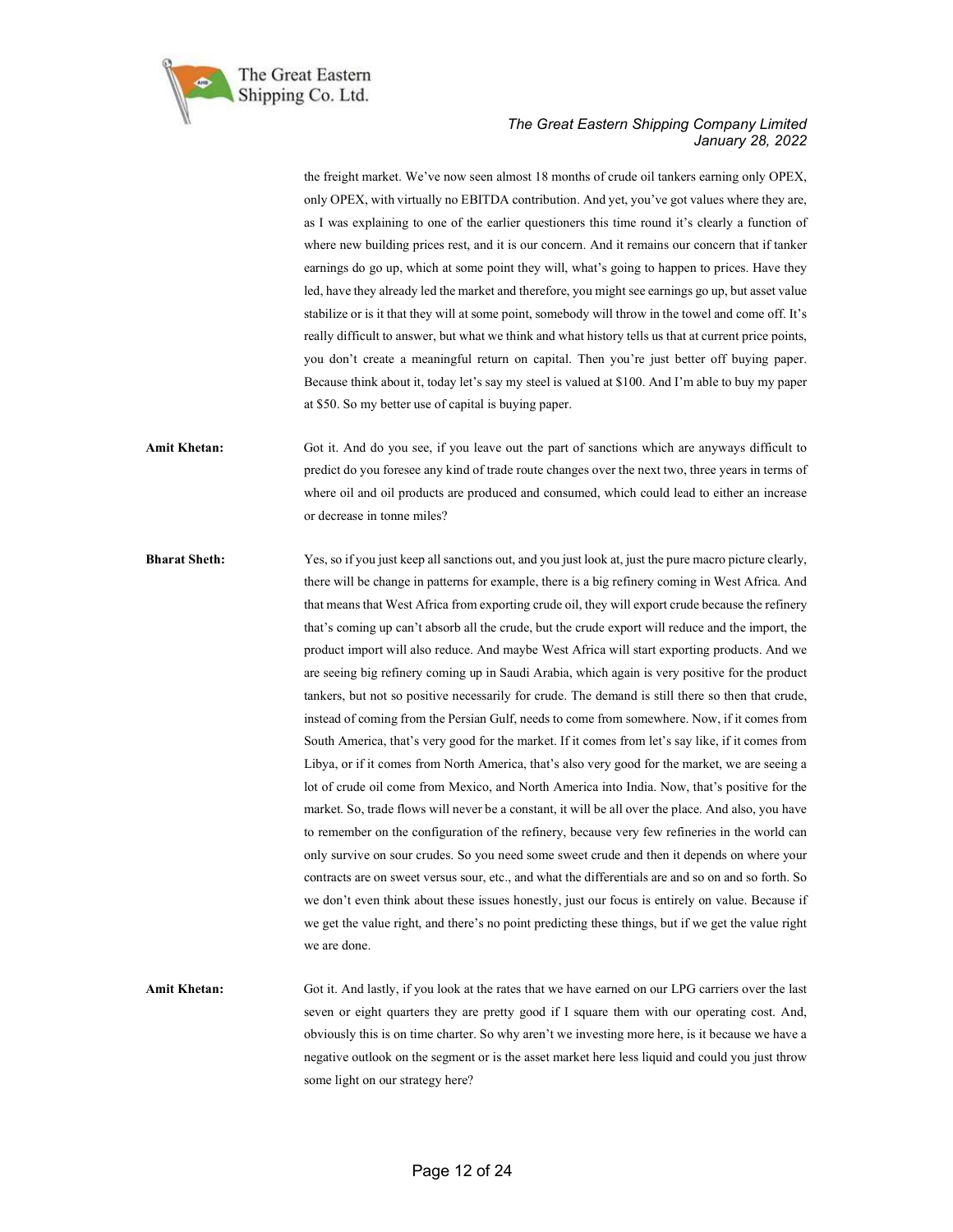

| <b>Bharat Sheth:</b> | Certainly. So on LPG, as the market is a little less liquid. The last few transactions that have         |
|----------------------|----------------------------------------------------------------------------------------------------------|
|                      | taken place are way above our price points. Again, I'm not comparing somebody asked me                   |
|                      | would I wait till for the same price points as when we bought in 2016-17, answer is no, we are           |
|                      | happy to pay more than those prices. But, we just don't see a lot of sense in today's prices,            |
|                      | because even if you pay today's prices, and you get the same two year earnings that we are               |
|                      | getting today, the write down is very minimal. Relative to historical pricing of the asset. So if        |
|                      | I'm only going to write down and earn my depreciation, what have I earned in terms of return             |
|                      | on capital. It will be in the low single digits. Now, today, it's okay, because interest rates are       |
|                      | very cheap. And Great Eastern possibly, is able to borrow capital or debt capital at possibly            |
|                      | amongst the lowest rates in the world for a shipping company. But there's no point borrowing a           |
|                      | 3.5% and trying to make a 6% return on capital.                                                          |
| <b>Amit Khetan:</b>  | Got it. And we had one ship coming of time charter last quarter. Has that been fixed at a higher         |
|                      | rate than our previous rate?                                                                             |
| <b>Bharat Sheth:</b> | No, it has been fixed marginally below.                                                                  |
| <b>Moderator:</b>    | Thank you. The next question is a text question from Samraj N from Dwarka Share Brokers.                 |
|                      | The question is, kindly give the split of net income 228 crores between bulkers and tankers.             |
|                      | Secondly, if you could give a back of the envelope, SNP price for 10-year-old MR2 and LR1, -             |
|                      | Suez and Afra, Kamsarmax and Supra?                                                                      |
|                      |                                                                                                          |
| <b>Bharat Sheth:</b> | Since there's so much data required, can we just deal with that offline?                                 |
| G. Shivakumar:       | Yes, only thing on that profit. I'll just mention we don't give that split. But the fact is that tankers |
|                      | have been at negative levels, I mentioned it during my presentation also. They are below                 |
|                      | breakeven. So they have a negative contribution to the profit. So we don't give the breakup              |
|                      | between dry bulk and tankers.                                                                            |
| <b>Bharat Sheth:</b> | At a net income level.                                                                                   |
| G. Shivakumar:       | At a net income level, obviously they're making a positive EBITDA, but at a net income level             |
|                      | they are negative. On the asset prices, maybe we can connect separately on that.                         |
| Anjali Kumar:        | You can just request Mr. Samraj to leave his email ID in the chat box as well. So we can come            |
|                      | back to him.                                                                                             |
| G. Shivakumar:       | Yes, maybe Anjali, if you can coordinate with him?                                                       |
| Anjali Kumar:        | Yes, can I just request Mr. Samraj again, to just leave his email ID in the chat box as well please.     |
|                      | Thank you.                                                                                               |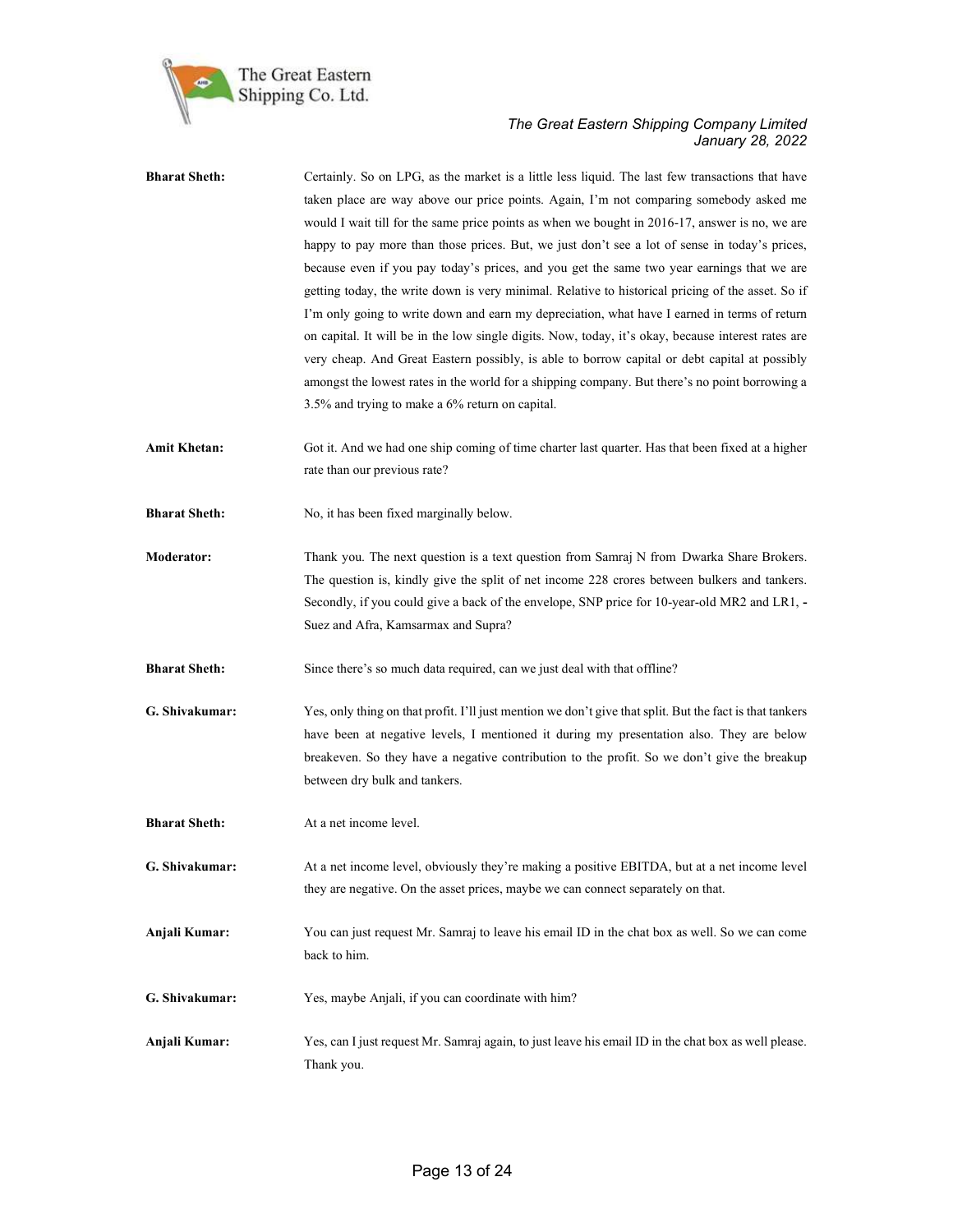

Moderator: Thank you. The next question is from the line of Sanjeev Pandiya from Old Bridge Capital Management. Please go ahead.

Sanjeev Pandiya: Sir, if I could just to take a line out of Warren Buffett that airlines are a candle burning at both ends. Now, if we were to keep the shipping company, like a candle burning at both ends. Now, when you take a view on what price to pay, you just spoke in reply to a previous question that, the baseline of ship prices has kind of gone up and then you talked about asset market sometimes leading product markets. So, in this particular case, we are seeing relative sophistication on the part of asset markets, whether it is driven by scrap prices or a view on carbon emission norms of 2030, etc., and especially the new fuels coming in and you are seeing ship prices go up structurally, there would be a kind of a payback on the delta which can be recovered from higher freight rates that could happen to you with a lag. So, I'm just trying to see whether there is any space where you will sort of give up your, determination to get the right value for your ships sir. Aren't you fighting, the last battle, in the sense last year's battle in the sense that you're constantly looking at the downside on ships and right now, maybe it's time to not look at downside on ships, you should be looking at the potential upside, even if you over paid for a particular ship, maybe freight rates will work out for you. And of course, the prices also might do the same?

Bharat Sheth: So, this is a constant struggle in our own minds as you can appreciate, as I've said to one of the previous or a couple of the previous participants that, we are not just wanting, we're not trying to fight the market and say look we are convinced that 2016-17 prices will come back, we don't know. We are happy to pay higher prices, but having said that are we prepared to pay today's prices. The answer is possibly no. And let me share with you that in dry bulk from December, or let's say from October, November values to today asset values are down between 10% and 15%. So, from our perspective, they're moving in the right direction. Now, maybe they'll reverse again and go up. I don't know, I can't answer that. But what we don't wish to do, because remember once you bought an expensive ship, it is expensive for all its life. And then you have to pray for a strong freight market. You have no optionality left. And why should I go out and take that risk when I can take virtually a zero risk by buying my own ships, more of my own ships at half the price.

Sanjeev Pandiya: That is fair, it's just that.

Bharat Sheth: Think about it, if this market goes up today, if you look at our EBITDA on nine month basis, to the market value of our assets, cash on cash we earn about 15% in dollars. 15% cash on cash and if you take Great Eastern's depreciation it's an accounting charge. But with asset value is going up where is the depreciation. So that's cash you have earned, you've captured all that cash. So you've captured all that cash, so cash on cash and now that's on my current net. Now, if I'm able to buy at 50% of that net, my cash on my buyback price is massive. It's like  $+20\%$ , now I can find steel that is going to give me that return.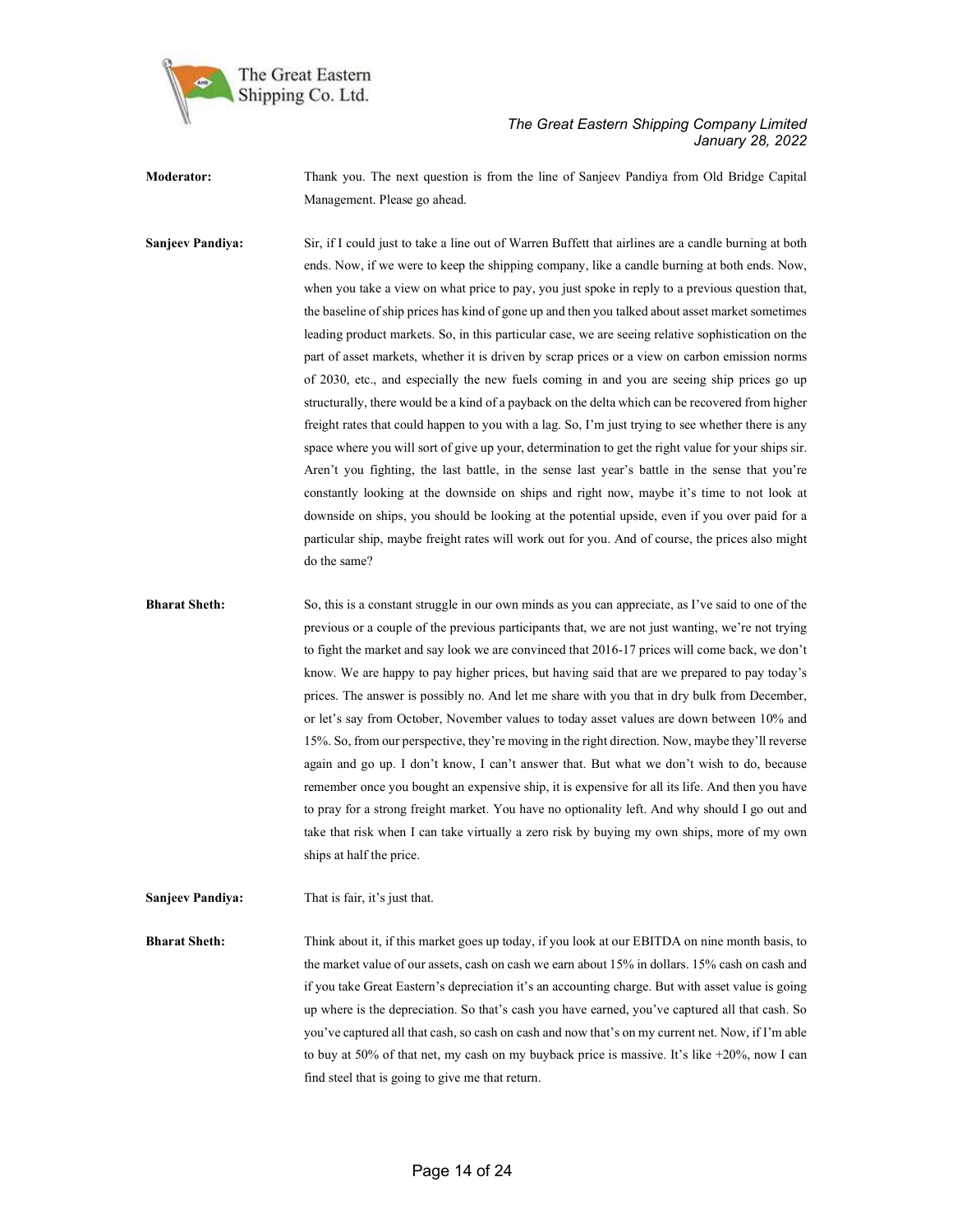

| <b>Sanjeev Pandiva:</b> | Sir, this would be a fair argument. If you were let's say doing a kind of an LBO, where you're    |
|-------------------------|---------------------------------------------------------------------------------------------------|
|                         | issuing a massive amount of debt while guesses your check writing capability right now would      |
|                         | be at least 10,000 crores. So you could buy the whole company out and just do more of it, instead |
|                         | of treating it like a dividend policy and just incrementally doing about 200.                     |

**Bharat Sheth:** No, so let me tell you why we have not done more of it. So see you get a very narrow window in which to do the buyback number one. Number two, you have to look at what is your daily trading volume, of the day trade, of your daily trading volume what is your delivery volume. Now, if you look at our stock, and if you look at the daily delivery volume, there's only a certain percentage you can buy. You're not going to get 100 out of 100 of your delivery volume. So if you do the mathematics on that, and you just break it up. A Great Eastern's daily trading volume is say 200,000 shares, delivery volume is 100,000 shares Great Eastern gets 50% of that, what more can I do. So within that narrow window, there's only so many shares I can buy. Now, yes if I, let's say instead of the price that we announce let's say we went up 30%, 40%, 50%, of course the volume will go up. But then if I factored in the tax that I'm paying on that buyback amount, am I providing a sensible service to my remaining shareholders, because then I'm buying it closer to steel. So if my all in cost, let's say comes in at 500 or 550 and my NAV is 600, then I'm coming very close to my steel cost, then I might as well buy steel. Even on paper, like we look at steel, we want to be value buyers. Similarly, even on paper, eventually we have a responsibility to the long term shareholder, to the remaining shareholder. And for the remaining shareholder, it's wonderful. If we can successfully do this buyback at the price at which we've announced, and even after paying the dividend tax on it, we are getting it at a significant discount to steel, and I'm getting the same cash flow. So my cash flow on paper is so much better than my cash flow on steel, and if steel value goes up my paper value is bound to go up.

Sanjeev Pandiya: Okay. So basically, I just wanted to understand what will because, while buyback is a defensive argument it's that you are.

Bharat Sheth: No, it's not defensive. Honestly, it is not defensive, it's pure sensible capital allocation. Okay, let's say you were in management position, why would you buy something for \$100, when the market says, we are valuing it at \$50 give me one reason.

Sanjeev Pandiya: So, I'll wear the owner's hat here. The message you're sending out is that you can't find enough avenues to invest.

Bharat Sheth: No, sensibly invest, I can find plenty today for Great Easter to go and buy another 20-30 ships is not difficult. But will I be serving my shareholder correctly, let's say that I have to take impairments after one-two years. Great Eastern has taken a \$300 million impairment in the past. You don't want to be in that position again, where you're impairing assets, what have I achieved, I've achieved growth at without creating value, I will create a lot more value. The only problem is we can't continuously buy back, we can't just do it every second day. But if we could we have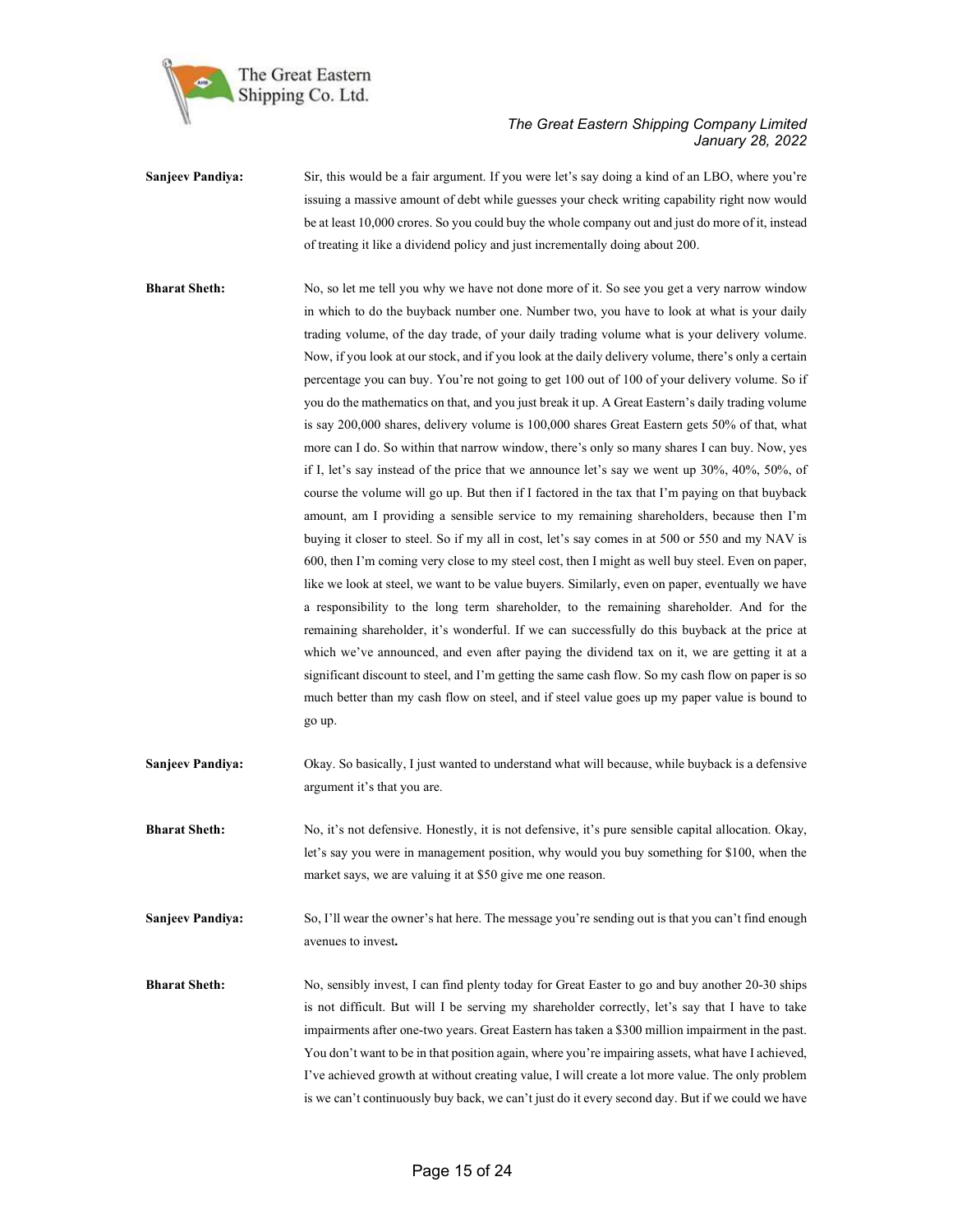

the money to do it. And it will be the best thing for the Great Eastern shareholder if we could do it. Imagine if I could privatize the company at Rs.333. Look at the arbitrage. I can sell steel at 600 and I get 333, it's a no brainer. My problem is the liquidity. Why would I not privatize the business today, theoretically if I can make 15% return in dollars. Show me another asset that gives you this. Of course today the fad is, the bigger the loss, the bigger the cash burn, the greater the PE multiple, that's the fact today it will change.

Sanjeev Pandiya: No, I'm not looking at that part of the market. This is a different one.

Bharat Sheth: No, but that's reality whether we not like it a lot, but it's there.

Sanjeev Pandiya: No, then again back to Warren Buffett, a company gets the shareholders it deserves. So therefore, what you just said there are people like me, for example we've been around for a long time I've held you almost from 2017. And we saw the change in the return on marginal investment, et cetera. So, if we see like you said that the cash on the return on paper going up fine. So you will get a particular kind of investor staying with you. And well whoever selling out is probably more short term in nature. The other, I'm just saying if there was a law that prevented you from buying back your shares and for any reason that route was closed, you would look at reinvestment. Now another place which is hurting the existing investors is the negative spread that you're carrying on your cash. So, isn't it the right time to look at a cash management operation or a cash management competency that outperforms, it's not very difficult to outperform the dollar cost just now?

Bharat Sheth: So see today, the only thing you can do is say that all right, I will not hold any dollars overseas, and I will bring it all into rupees. As you know, dollar with the depreciation that has taken place has, let's say earned us 3%, rupee cash is earning us 5%, 5.5% somewhere in that region. And therefore, if you take the blend, it's clearly got a negative carry versus interest costs, no denying that. Now unfortunately here we are not allowed to prepay loans also because of RBI restrictions. So, please remember our hands are tied there. The only thing we can do is to say we won't hold dollars, we'll bring everything into rupees. But remember that we eventually buy dollar assets. So you've got to be net long in dollars as a philosophy. In the dollar business, now imagine if the rupee for any reason meaningfully depreciated. I have reduced the purchasing power of my cash. I have reduced the purchasing power. Now, the second thing is, let's say I hold cash with a negative carry of let's call it 1% or 2%. Let's say I hold it for three years. So 6%, each year I am losing 2% or negative carry correct. Now, if asset values drop 10% at some point. I can afford to wait. If asset values don't drop for five or 10 years yes, I would be completely wrong. In sitting on cash, and that would clearly destroy value.

> Now if you see the historical trend of cycles, if you go back 30-40 years. Only one time has the trough stayed for five years, that's the longest period ever. And that was in the 80s. But remember, that is when US dollar interest rates were 12% and 14%. If you strip that bid out, that extraordinary period when US dollar rates are 12% and 14%. Trough have lasted for not longer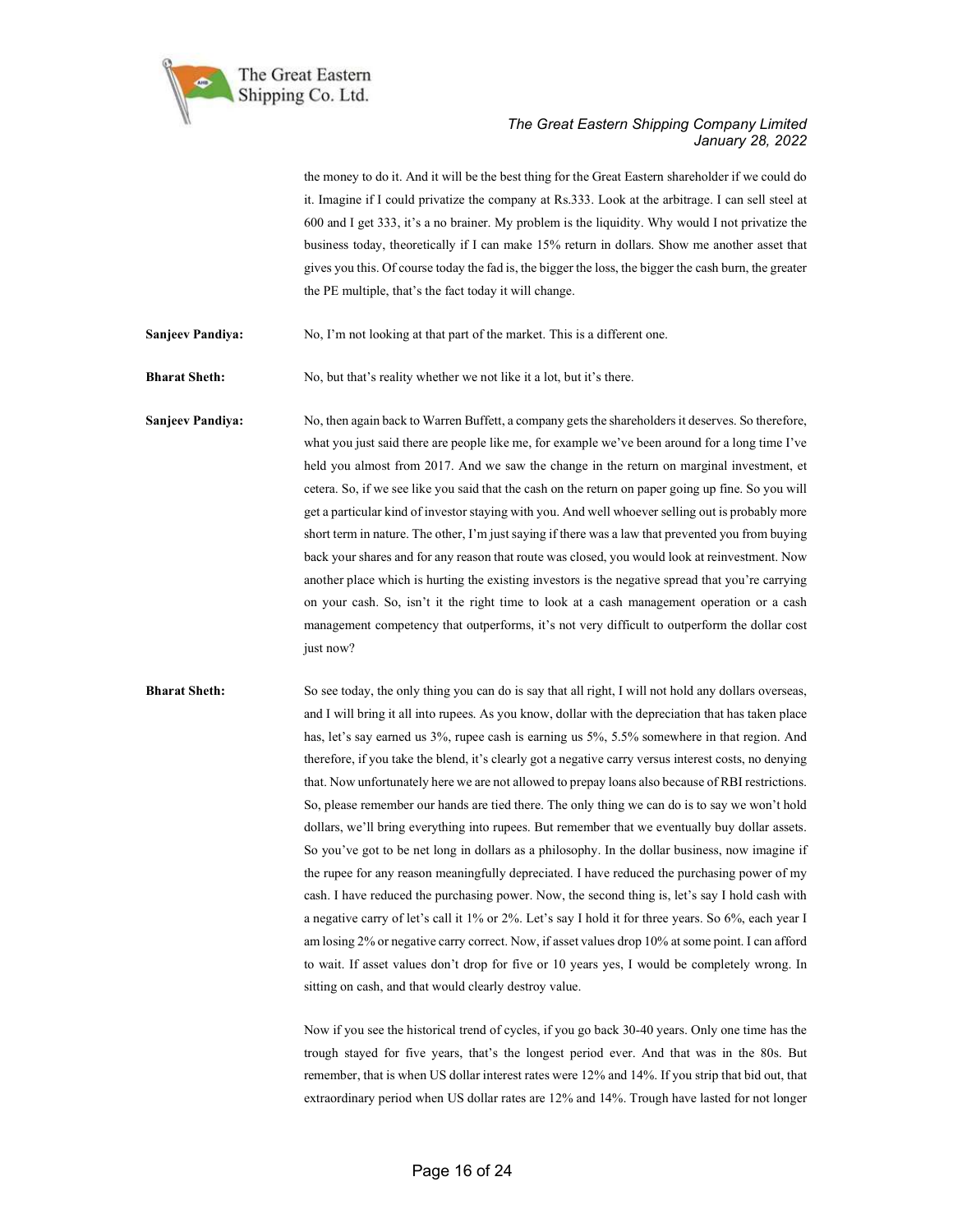

than three years, actually just a shade below three years. Now we've already had 18 months of the trough roughly. So either the freight markets will go up and if the asset values have led that asset value will stabilize at these prices. And obviously they won't come down. If on the other hand, asset values or the freight markets have disappointed, I believe asset values and if interest rates go up which there is every talk of US dollar interest rates going up, asset values must come down. So it is possible we will be wrong by sitting on cash. I'm not denying that, but at the same time there is an equal chance we'll be right.

- Sanjeev Pandiya: So maybe this is not the right forum to be discussing these topics.
- Bharat Sheth: You can talk to me whenever you like, I love these discussions. So please give me a call.
- Sanjeev Pandiya: Yes, there are a few insights which I really wanted to.
- Bharat Sheth: Yes. Just give me a call anytime you like.
- Sanjeev Pandiya: Especially that bit about cash management with a hedge.
- **Bharat Sheth:** For cash management, you've got to speak to the CFO, but I will be equally happy to engage with you. So please do give him a call, and I'm sure he will be.
- Sanjeev Pandiya: I meant this as a structural competency that ranks along with your ship buying capabilities, something.
- Bharat Sheth: I understood. So best is if you talk to the CFO on cash management, and satisfy yourself and of course we are happy to learn. If there is something we can do better. We are more than happy to take it on board.
- Moderator: Thank you. The next question is from the line of Himanshu Upadhyay from O3 Capital. Please go ahead.
- Himanshu Upadhyay: So my one question was, in one of the previous questions, you replied that we find paper being more attractive than steel. And given in 2016-17, we invested in stocks outside India. How did that whole thing pan out, because when we see this year's Annual Report nothing much is remaining out of that. So, are we finding similar opportunities besides our own stock price and did that whole exercise make a decent amount of money and is it a viable strategy for you because you keep money in US dollar terms or do you think that is not the way or it was not a very physical exercise every time. So, just your thoughts on it.
- G. Shivakumar: I'll just add first, so Himanshu, there are two different companies, which are doing this, the company which was investing in the shares of other shipping companies was our overseas subsidiary. They are only buying shares of other shipping companies; they are not buying our shares. Our company is Great Eastern Shipping Mumbai. So that's an independent activity by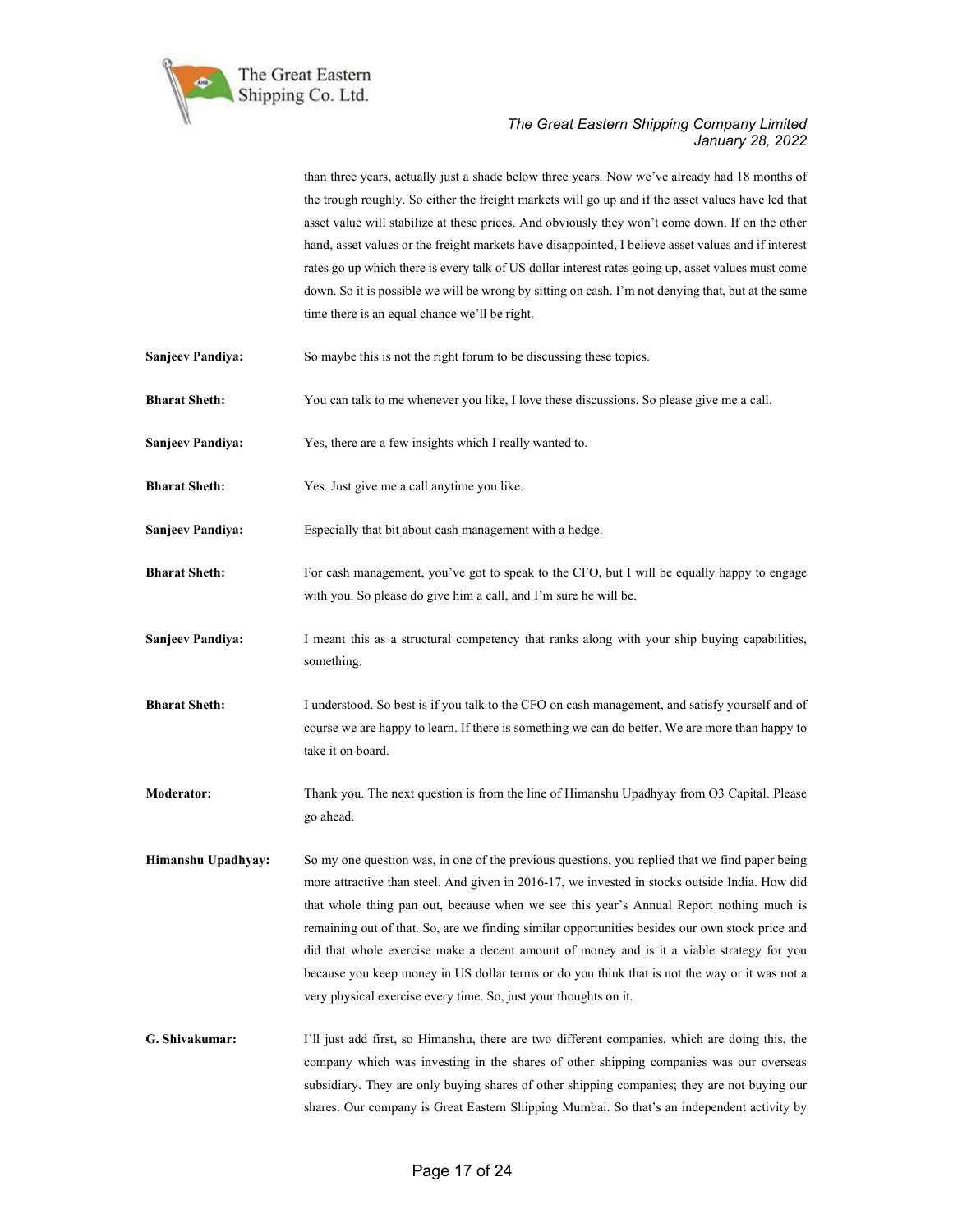

that company, it has done well in that activity. They are still invested in shares of shipping companies, based on the view that they're taking. So, net-net they have done well with that activity over the last four-five years or so, since they started it. Coming to Great Eastern Shipping, we don't invest in shares of other shipping companies. So that's a completely different activity altogether, which is done by that company. So it's not an either or, because these are two different companies, both of which have different objectives and both of which will not get into the others area. Great Eastern Shipping Mumbai is not investing in shares of other shipping companies. Our focus is here, when we have to buy we're doing a buyback here. Sorry, now we can move forward.

- Bharat Shth: Yes, and Shiv, correct me if I'm wrong, but I guess on that overseas subsidiary which I had sort of ideal cash in inverted commas, which was earning under 1%, would you say that over from the time we started that activity, we probably average 10% to 12%?
- G. Shivakumar: Yes, that's right.

Himanshu Upadhyay: In dollars?

G. Shivakumar: That is correct. We haven't done badly there at all.

Himanshu Upadhyay: Okay. Secondly, the research team, so we used to have a research team in India for shipping assets only. So the research team, will it be common for that subsidiary in India. So at least, fund manager may be different or do you think, the fund management and research will be separate?

- Bharat Sheth: No, our exercise cannot be handled in India, it's a completely independent set of people based in Singapore.
- G. Shivakumar: So they take input from us, but it's an independent.
- **Bharat Sheth:** They may take a view, but eventually it is their call.

Himanshu Upadhyay: Okay. So it's a separate line activity, we should understand and depending upon. Equity markets behavior they will behave, and our behavior would be based on what asset prices are there and what our stock price is there. So that is a way the behavior differences there?

- Bharat Sheth: No, and there's completely different as the CFO said, there is no correlation. Independent decision making, and so far, over these four years, there is not a single stock on which we have lost money.
- Himanshu Upadhyay: And we don't leverage at that end?
- G. Shivakumar: No, not at all. So their thing is, they are looking at it as whether you invest in say bank deposit versus equities. Again, sometimes their function is to do chartering as well. If they don't get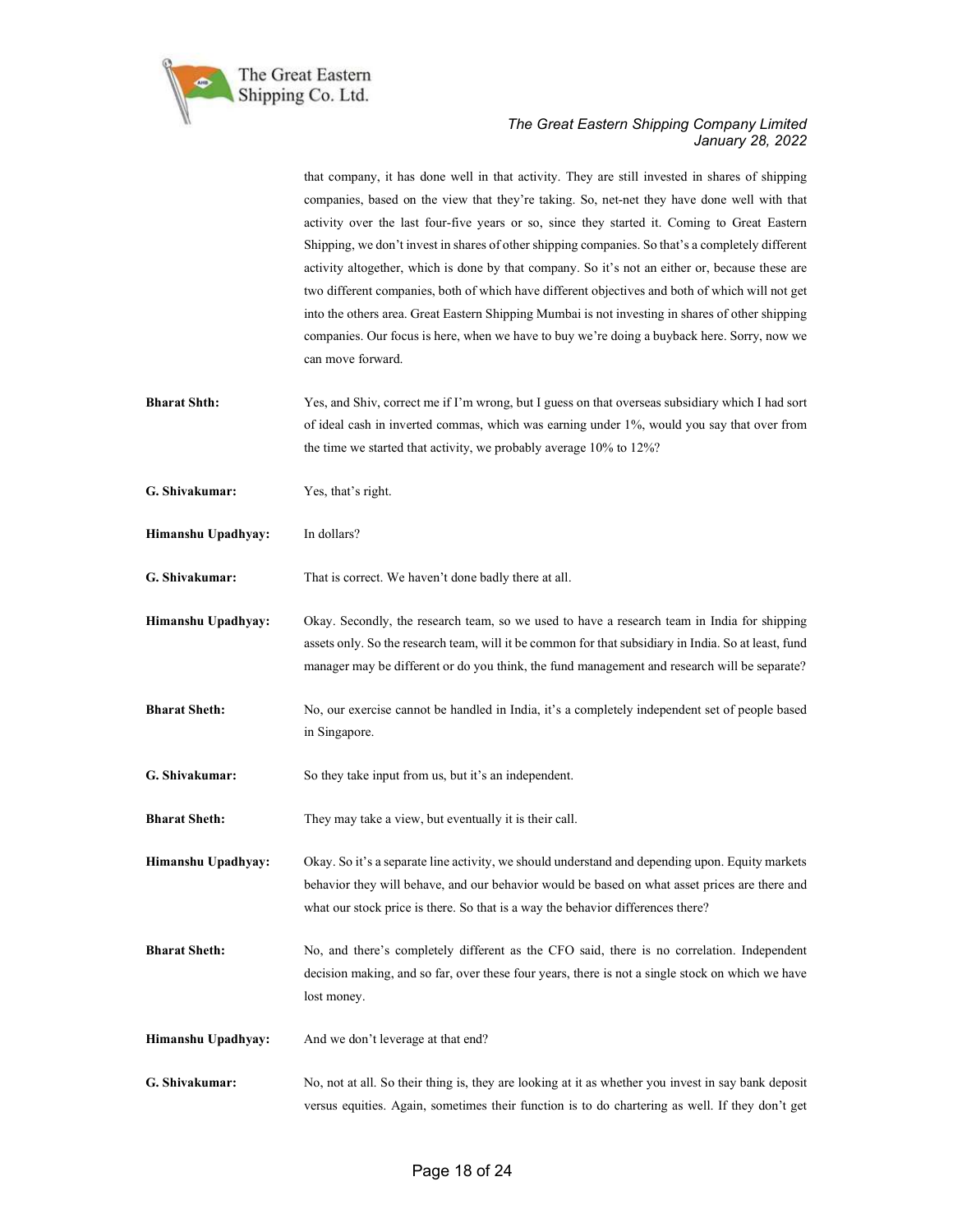

those opportunities, they look at this as a way to take that exposure. In our case, when we are looking at buyback, we are looking at it as a way to take the exposure to ships itself to the steel of the ships itself by buying the underlying stock when Great Eastern is doing it.

Himanshu Upadhyay: And secondly, we are hearing a lot about this taper tantrum and interest rates going up, in shipping how does it impact see, what we see in fixed income markets the weaker credit the spreads increase very fast in such a scenario. Does it also happen in that way in shipping and is cost of funds increasing at current point of time for weaker players much faster or you're seeing nothing of that sort happening. And how does it generally play out?

- Bharat Sheth: Weaker players are really struggling to get finance. More and more banks now are being disciplined in supporting weaker players because they've all burned their fingers. Also, they wish to use their portfolio into investing in more modern assets or supporting only the strong players. So the spreads will very, very clearly, the spreads have increased and will continue to increase meaningfully for the weaker players.
- Himanshu Upadhyay: Okay. And one last thing on offshore side. We had a pretty tough period in offshore side, but with the next rig getting now occupied. Can we start seeing that at a bit level it will start making more money or it will start flattening out after the last two tough years or how is that business going to behave. So you may not give the rate.
- **Bharat Sheth:** At the moment we are not impacted, let's say the business does well. Let's say that the markets go up, at the moment as the CFO mentioned, we don't have any re-pricing to be done till 24-25. So, in that sense we are on an indifference curve, whether the market goes up or the market comes down. Because you can't sell the asset, nor can you benefit from re-pricing. Where we can benefit from re-pricing is on the boat side. And there, the CFO mentioned we are seeing an improvement in ENP activity. And some of the boarts, which are required to do a little more complex operation, there the earnings have gone up by between 20% and 30%. And again, also, the customer is willing to take the asset for a longer period of time. So that's again an indication that liquidity is beginning to come into that space. If you ask me if asset value has gone up, they have not in spite of earnings having gone up 20%, 30% but it is no longer possible to buy a cheap offshore asset. If you look at us at a little more complex asset, the basic asset I don't think values have gone up. But on the boats that can do some deeper stuff and do a little more complex operation in the field. I guess asset values must go up. And this is the mystery that their earnings are up 20%, 30% values have hardly moved. If at all, they're static. In dry bulk, earnings came off 15%, values have come off 15%, in tankers earnings have dropped 70% to 80% and values haven't come down. If anything they have gone up. Now, let somebody try and explain this to me.

Himanshu Upadhyay: And any change in opinion on capital allocation on the offshore side, means would we start looking at it or has that moment come when we, historically we have stated that once we start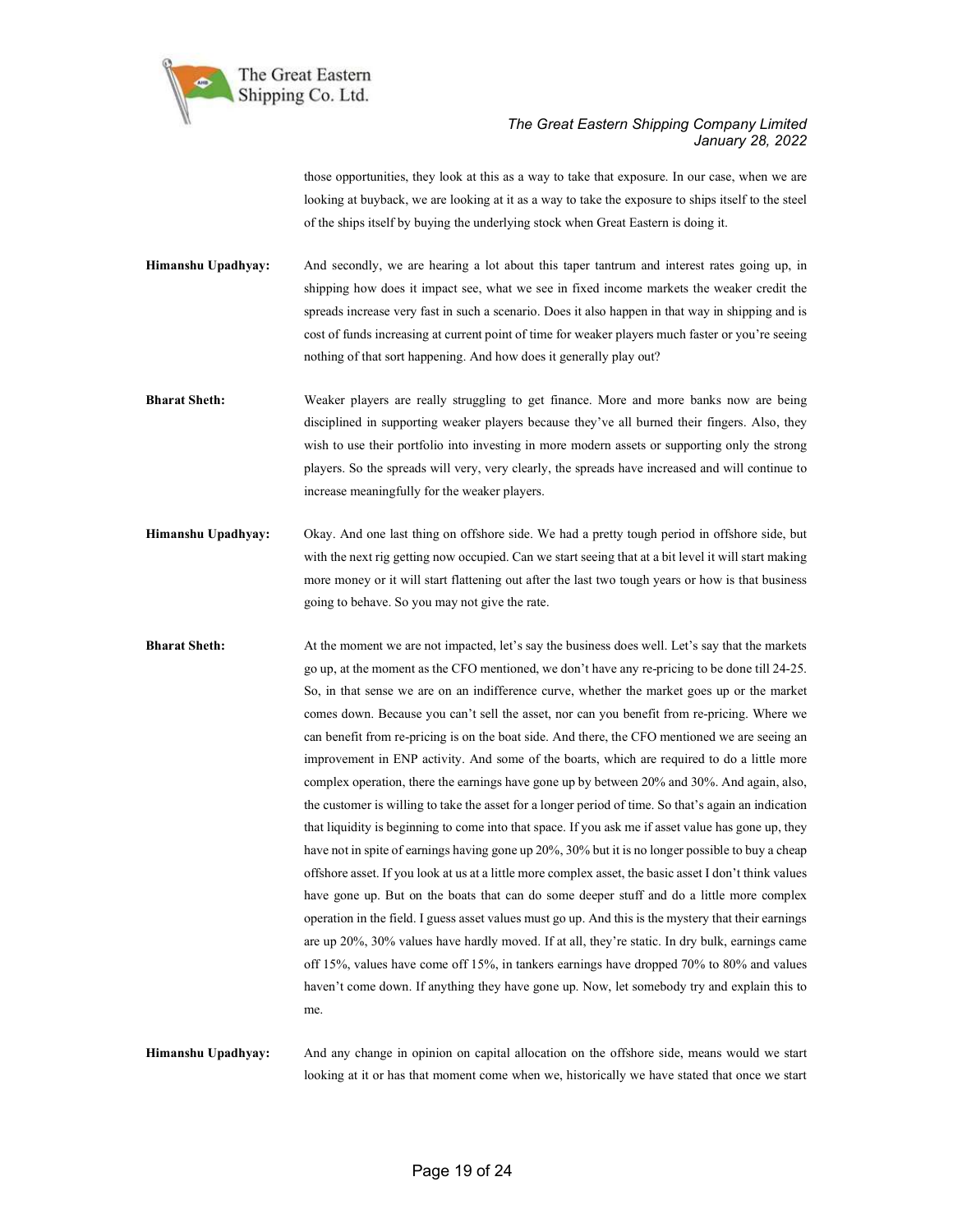

realizing that the market is improving and you can get good rates and get a vessel, we'd like to be more in the market. Hence that moment of truth come or do you think that is still?

Bharat Sheth: No, we won't be able to see, it's just been happening over the last couple of months. And we would really want to see it sustained rather than this being a blip. So currently, we have no plans of enhancing the capital allocation there.

Himanshu Upadhyay: See, it's a funny thing, my question is funny but again, we want surety of asset we want the rates to improve and also the assets to be cheap.

**Bharat Sheth:** No, that's not true we obviously don't want assets to remain cheap and rates, we just want rates to stabilize, at least for a few months. We would ideally want rates to stabilize we need to see more demand and remember that even a seller is now playing the same game as you who is a buyer. But what is happening in the offshore sector is that banks are taking more and more control of the assets, because I would say a very significant majority of offshore players worldwide are in trouble, significant majority. And either they are going through the process of that chapter 11 or whatever it's called, or they are talking to the banks. So, it is something that we've got our eyes open to, but we would ideally want to see this stabilize a bit. And maybe it's even worth paying up a little more money. But making sure that this is a little more sustainable rally. We know that oil is at 90 bucks today, but we also know that OPEC plus is, controlling the price to a significant extent.

Himanshu Upadhyay: And one last time, we had an incident on Greatship Rohini. And our fault finding research was going on at a team or investigation was on, have everything closed down on that and was it a personal issue or a process issue or I would say just natural event that sometimes happens? And have you change any of the process and workings on those things, some elaboration on that?

Bharat Sheth: Yes, so the matter is now, we are waiting for the insurance company as the CFO said, we've already taken all the impairment, we need to take on that asset. The matter now rests with the insurance company to process the insurance claim, we are hoping that their insurance claim will all conclude, but at this stage we would first wait for the entire loop to conclude before we comment on sort of where the challenge lies, what we have done is, set up a team that now visits all the assets, physically goes on the assets, and continuously talks to the people on safety. We are making sure that nobody is taking any shortcuts, everybody is doing the work as they should do it, and so on and so forth.

Moderator: Thank you. The next question is from the line of Sanjeev Pandiya from Old Bridge Capital Management. Please go ahead.

Sanjeev Pandiya: So, just an intervention, I'd like to react to that thing you said about explain that. So, I thought I had anticipated that prices in the crude market would not come out because we've seen this in a lot of commodity cycles if you make too much money on the upside, I'm referring to the contango trade, then people hold out for longer till they run out of cash. So you could be seeing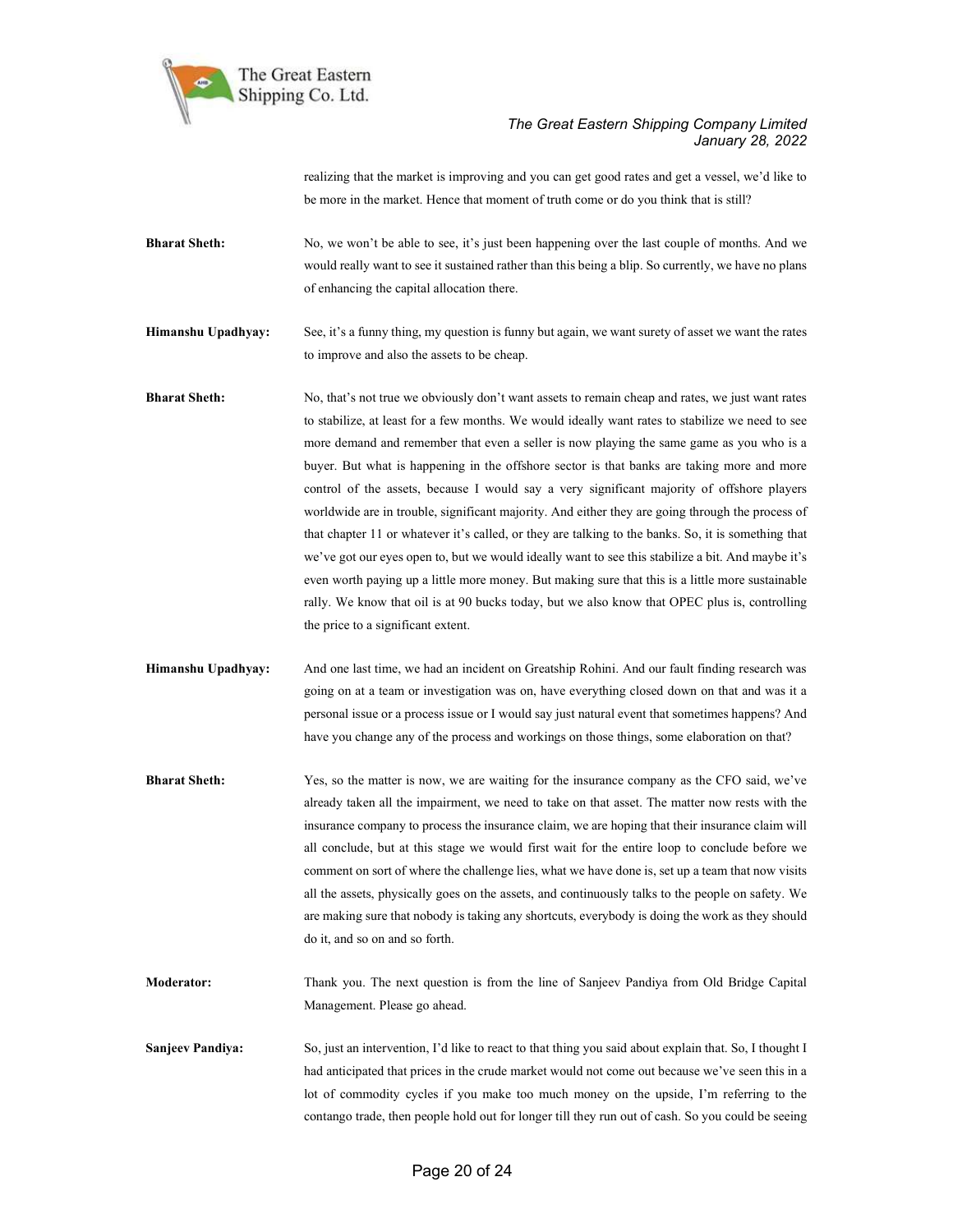

that rather than look at freight rates. To try to understand this pattern, you should be looking at how much cash people are holding leftover from the contango trade. So maybe pure shippers have too much cash on their hands. And they will hold out for higher and higher prices and along with that if scrap rates have gone up, then there's not much of a cost to holding out. Which is why people live in hope and you'll see a sudden change in the fundamentals. Just something I've seen in other commodity markets.

Bharat Sheth: I think what you say is absolutely right. And we are aware that people made a lot of money in the first few months of CAL2020. But it's now been 18 months of a cash bleed, if you see the results of the pure tanker companies, those who don't have any other assets, but crude oil tankers. They are all heavily bleeding cash and they are now borrowing money in dollars at somewhere between 6% and 10% which is very expensive today in dollars by issuing bonds and all that. So now the private players it's impossible 75% of global shipping is privately owned and it is very, very difficult to know the private players philosophy on this, many of them have cash from lots of other businesses and have very, very deep pockets. But what we have seen in the past is that even the strongest of players do sell ships, for whatever reason, but they do sell ships, maybe they want to invest in another sector, maybe they need cash for investing in other businesses, because they're all privately owned, they don't need to necessarily, follow just being in shipping. So they look at other businesses, if they look at other businesses as well. And we have seen them come and sell. This time around, they haven't sold and my guess is also because interest rates are where they are. If they start seeing interest rates go up and they can earn 3%-4%. in dollars maybe things will change. I don't know, today we know that on deposits we are all earning under  $1\%$ .

Moderator: Thank you. The next question is from the line of Amit Khetan from Laburnum Capital. Please go ahead.

Amit Khetan: Just a quick question around. So if I compare our operations to and benchmark them to some of the global companies both in the tanker and dry bulk space, it's clear that we are doing a fantastic job. But yet we kind of get valuations which are much inferior to those companies, have we ever debated this at the board level in terms of listing at other exchanges and what has been the conclusion of that?

Bharat Sheth: So honestly, both the points you raised are very valid, I would say that, on operations on all the data that we provide, on operating cost, on the way we maintain the assets, customer satisfaction on everything, I would guess we are in the very top quartile globally, both private and public companies included. And at the same time as you very rightly pointed out, our valuations are below the median pricing that we see on price to book or price to NAV globally in spite of producing a superior return on equity, and with a lower risk because as our net debt to equity is possibly amongst the lowest globally, both private and public included as a shipping company. So what you say is absolutely right, have we taken it for a board discussion on an overseas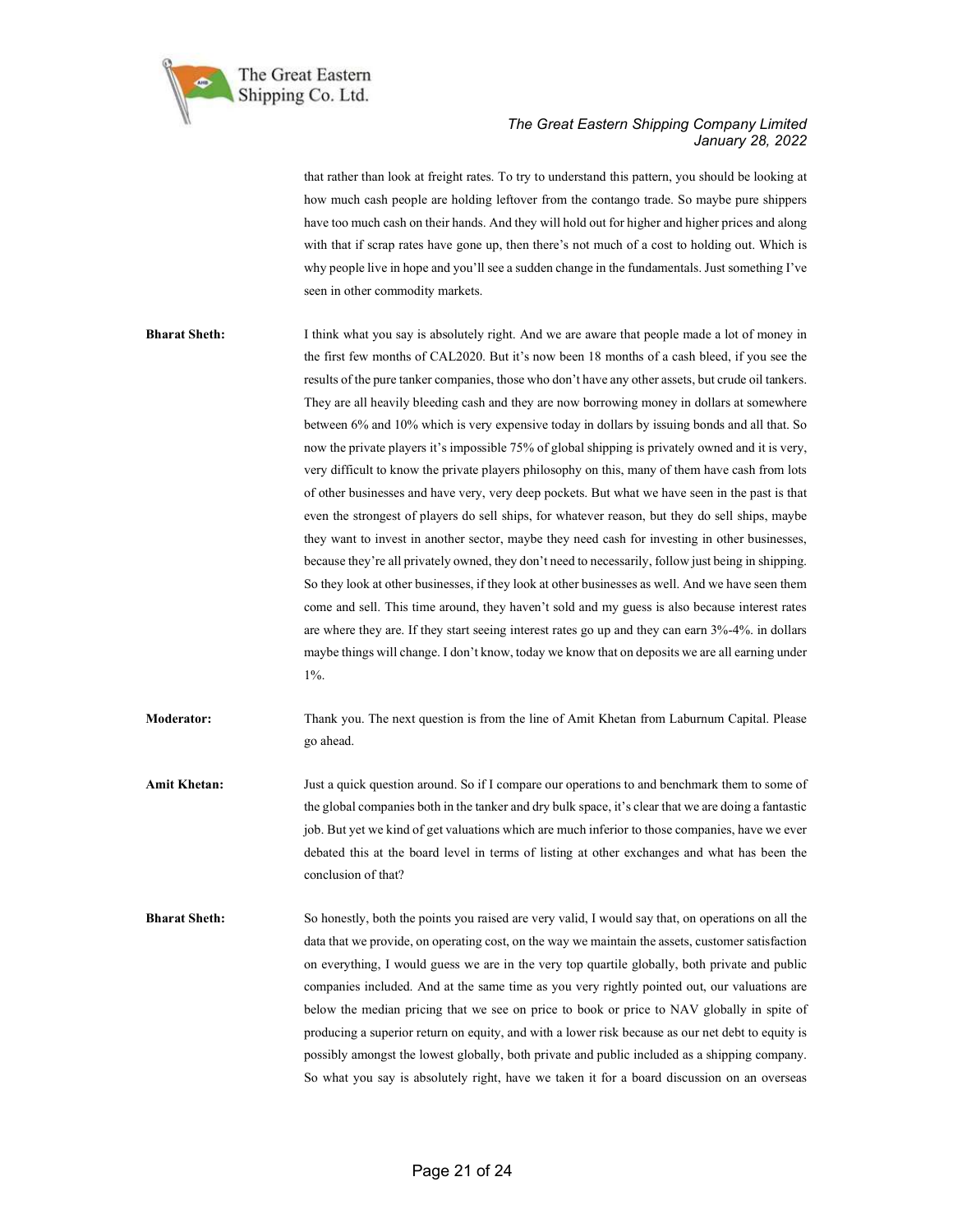

listing. Answer is no, we haven't. CFO, Shiv you want to add something to that. Because you have looked at it on and off.

- G. Shivakumar: Yes, we have had discussions with some of the international brokers, and these are not very serious discussions. So we've had discussions with some of the international bankers who deal with shipping, one of the feedbacks and one of the thing you may have noticed yourself Amit with the international companies is most of the western listed companies are pure plays. And pure play in the sense that not just a tanker company, but a crude tanker company or just a product tanker company or just a dry bulk company or just an LPG company. So one of the areas of feedback that we got is that market doesn't seem to like these companies, which are in different sectors, and remember that investing in Great Eastern is not just these four different sectors, it is also an investment in offshore rigs and offshore supply vessels. So, it appeared, and that is the feedback we got that that market doesn't like, non-pure players. I don't know whether this has changed. There are some companies which are not pure play, even in the US, but they don't trade very well. So, that sort of the feedback again, as I said, this was very informal discussions just to ask because the same question that occurred to you has occurred to us as well. And when we asked this is the reply that we got from them.
- Amit Khetan: Got it. The reason I asked this is because, if I look at your cash flows and compare them with your peers globally, obviously, the way I look at it is that, once the market sees that your cash flows are so stable and the companies which are operating in single segments. So shouldn't they be giving you a better valuation just because of that?
- Bharat Sheth: Without doubt, noticing and saying, but somehow that seems to be their preference. So in any case, we will.
- G. Shivakumar: Yes, that is absolutely right. And if you see the most successful of privately held companies, they're all diversified like us. I'm talking about the very, very best privately owned companies. And therefore there is little doubt that a diversified play provides much, much better long term return than a pure play. And there is plenty of empirical data to support what we are saying. But for some inexplicable reason, people prefer pure play.
- Amit Khetan: Got it, thank you.
- G. Shivakumar: So apparently, it's because fund managers prefer to make very specific calls on individual markets, rather than leave it to.
- Bharat Sheth: Yes, but Shiv which fund manager can make a call on the tanker market when we with 40 years' experience can't.
- G. Shivakumar: Yes, that's right.
- Bharat Sheth: It's is just a waste of time trying to make a call in the market.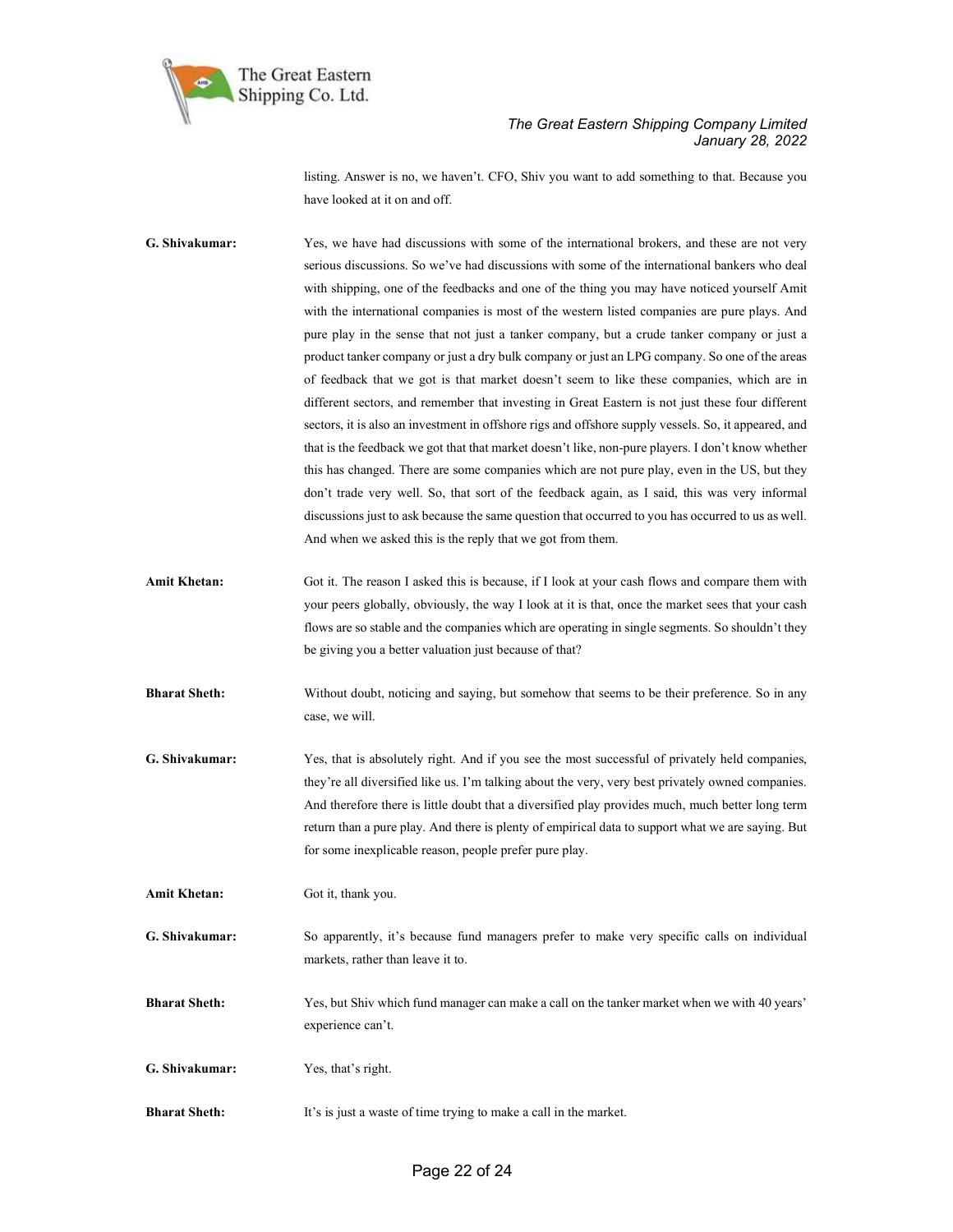

| <b>Amit Khetan:</b>  | Thank you, but this is something which may be worth considering.                                                                                                                                                                                                                                                                                                                                                                                                                                                                                                                                                                                                                                                                                                                                                                                                                                                                                                                                                                                      |
|----------------------|-------------------------------------------------------------------------------------------------------------------------------------------------------------------------------------------------------------------------------------------------------------------------------------------------------------------------------------------------------------------------------------------------------------------------------------------------------------------------------------------------------------------------------------------------------------------------------------------------------------------------------------------------------------------------------------------------------------------------------------------------------------------------------------------------------------------------------------------------------------------------------------------------------------------------------------------------------------------------------------------------------------------------------------------------------|
| <b>Bharat Sheth:</b> | Yes. The only thing worth considering is privatize.                                                                                                                                                                                                                                                                                                                                                                                                                                                                                                                                                                                                                                                                                                                                                                                                                                                                                                                                                                                                   |
| Moderator:           | Thank you. The next question is from the line of Samraj N from Dwarka Share Brokers. Please<br>go ahead.                                                                                                                                                                                                                                                                                                                                                                                                                                                                                                                                                                                                                                                                                                                                                                                                                                                                                                                                              |
| Samraj N:            | First, I just wanted to confirm whether Ms. Anjali has got my mail. I have sent it in the block.<br>Have you got that?                                                                                                                                                                                                                                                                                                                                                                                                                                                                                                                                                                                                                                                                                                                                                                                                                                                                                                                                |
| Anjali Kumar:        | Yes, we have got that. We'll come back to you.                                                                                                                                                                                                                                                                                                                                                                                                                                                                                                                                                                                                                                                                                                                                                                                                                                                                                                                                                                                                        |
| Samraj N:            | So just one query I had. This time you didn't reflect in your opening remarks on the freight rates<br>of the spots, freight rates for the different vessels. So if you could just in a few lines, just give<br>me a freight rate, spot rates for the bulkers and the tankers I will really appreciate it.                                                                                                                                                                                                                                                                                                                                                                                                                                                                                                                                                                                                                                                                                                                                             |
| <b>Bharat Sheth:</b> | Sure. We did, we showed it on a graph. But any case if you want to know and remember this is<br>valid for today. It can change tomorrow.                                                                                                                                                                                                                                                                                                                                                                                                                                                                                                                                                                                                                                                                                                                                                                                                                                                                                                              |
| Samraj N:            | Yes, sure just the current rate.                                                                                                                                                                                                                                                                                                                                                                                                                                                                                                                                                                                                                                                                                                                                                                                                                                                                                                                                                                                                                      |
| <b>Bharat Sheth:</b> | Yes. So the larger crude oil tankers, which are the very large crude oil tankers, the VLCCs what<br>they call, they are somewhere between negative means below zero to let's say \$10,000 a day.<br>The Suez tankers are earning again, depending on the asset class, the kind of Suezmax tanker<br>you own, whether it's eco, scrubber fitted, so on and so forth, is earning between \$2000 and<br>\$10,000 a day, the Aframax similar between two and 10. On the product side, the bigger product<br>tankers, which are the LR2s are earning, between 5 and 10. The smaller product tankers, the<br>MRs are earning also between let's call it 6 and 10. On, Capes, just at the moment, the Capesize<br>bulk carriers, the earnings are sort of between seven and nine. The Kamsarmaxes, the spot market<br>earnings depending on where your ship is, et cetera, etc., is between 16 and 18. And the<br>Supramax are again something similar to the Kamsar between 16 and 18. But I repeat, this is<br>spot for today. Tomorrow is an another day. |
| <b>Moderator:</b>    | Thank you. Ladies and gentlemen, as there are no further questions from the participants. I would<br>now like to hand the conference over to the management for closing comments.                                                                                                                                                                                                                                                                                                                                                                                                                                                                                                                                                                                                                                                                                                                                                                                                                                                                     |
| G. Shivakumar:       | Thank you, everyone. That was an interesting call with lots of interesting questions. Thank you<br>for making us think and thanking you for giving us the opportunity to share our views on the<br>markets and our views on how we are approaching these markets. As always the transcript and<br>the recording of the call will be uploaded within a few days.                                                                                                                                                                                                                                                                                                                                                                                                                                                                                                                                                                                                                                                                                       |